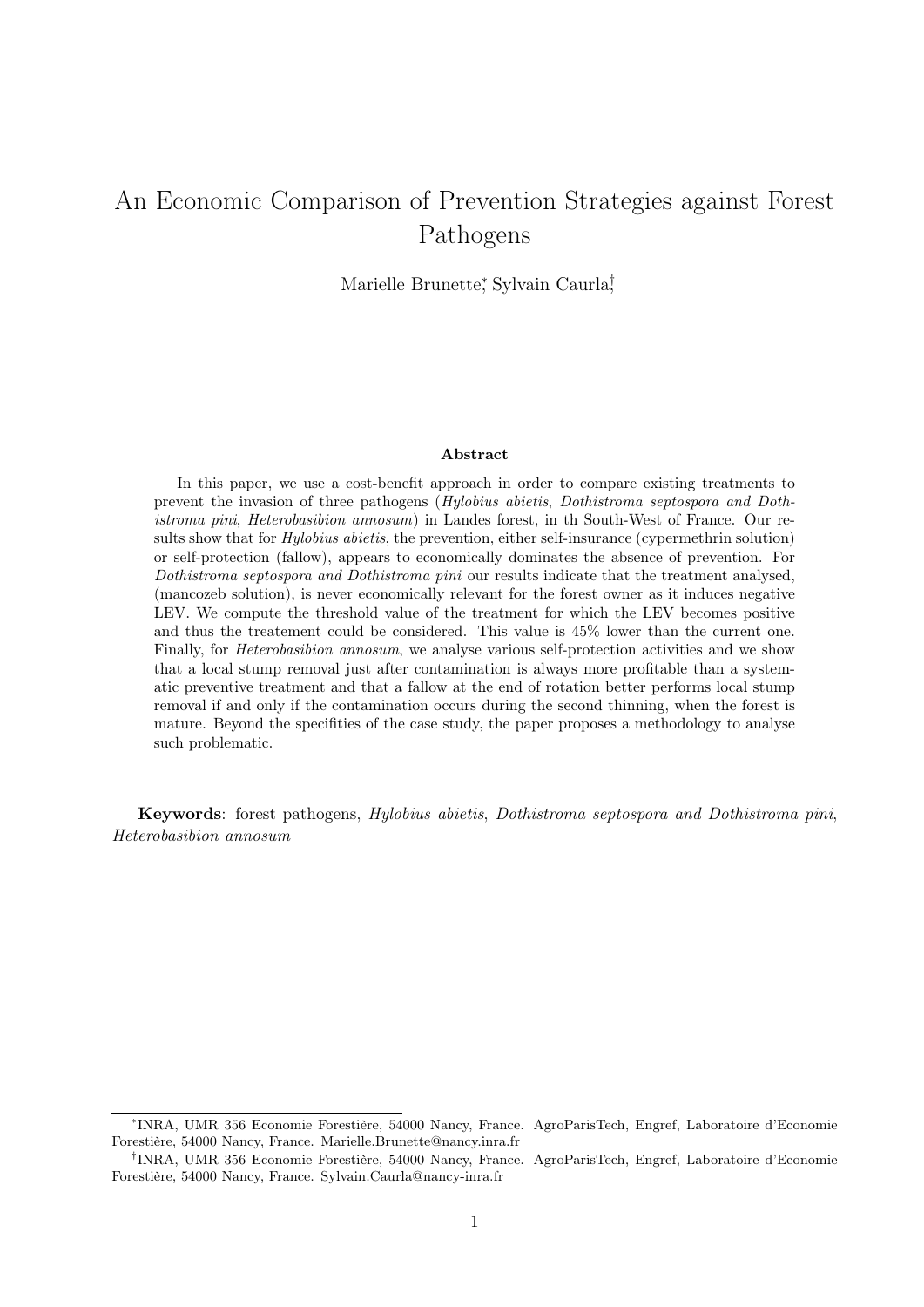# 1 Introduction

As global changes arise, forest pathogens become an increasing threat for forest ecosystems. Climate change impacts forest health in both direct and indirect ways. On the one hand, temperature, solar radiation, rainfall and atmospheric CO<sub>2</sub> concentrations represent major direct drivers of forest productivity and forest dynamics (Scholes et al.[49]). On the other hand, climate changes influence insect populations dynamics and geographical displacement, such as population release by warmer winter temperatures (Bentz et al. [5]), as well as fungi development (Scholes et al. [49]), which both increase the risks of invasions in forest ecosystems.

This relationship is already supported by recent observations at global scale. In North America, widespread die-back events (high mortality rates at a regional scale) have occurred concomitant with infestation outbreaks (Hogg et al.[22]; Michaelian et al., [38]; Raffa et al., [44]) while, in Europe, an increasing incidence of diseases has been observed in many forests (FAO, [17]; Marcais and Desprez-Loustau, [37]). Between 1994 and 2005, about 8% of the European trees were attacked by pests and 5% by pathogenic fungi (Jactel et al. [26]). Overall, 57% of the forest damages has been caused by biotic hazards, of which 34% by insects, 19% by fungi and 4% by herbivorous mammals, while abiotic hazards has been responsible for 22% of the damages and anthropogenic hazards for 21% (Jactel et al. [24]). In Continental Europe, some species of fungi have benefited from milder winters and others have spread during drought periods from south to north (Drenkhan et al. [15]; Hanso and Drenkhan [20]). Projected increased late summer warming events will favour diffusion of bark beetle in Scandinavia, in lowland parts of central Europe and Austria (Jönsson et al.[28]; Jönsson et al. $[27]$ ; Seidl et al. $[50]$ ; in Scholes et al. $[49]$ ).

In France, 14% of trees are attacked each year by pests and 5% by pathogenic fungi. They generate 81% of the overall observed damages in forests, of which 61% are caused by insects and 20% by fungi (Jactel et al. [24]). Such risks are likely to increase in the near future as France is expected to undergo a temperature rise and an increased recurrence of major climatic events (Kovats et al.[32]). Yet, it has been demonstrated that a temperature rise leads to a raise of some biotic hazards (Rouault et al. [47]) while the increase in frequency and intensity of some natural hazards favors the development of pests and pathogenic fungi (Desprez-Loustau et al. [14]; Vanhanen et al. [53]; Berggren et al. [6]).

In addition to these climate factors, human activities are also likely to increase species displacement rates by intentionally or unintentionally dispersing individuals or propagules. In particular, the increasing globalization of trade facilitates the import of exotic species which may result in new biotic hazards (Desprez-Loustau [12]; Desprez-Loustau et al. [13]; Roques et al. [45]).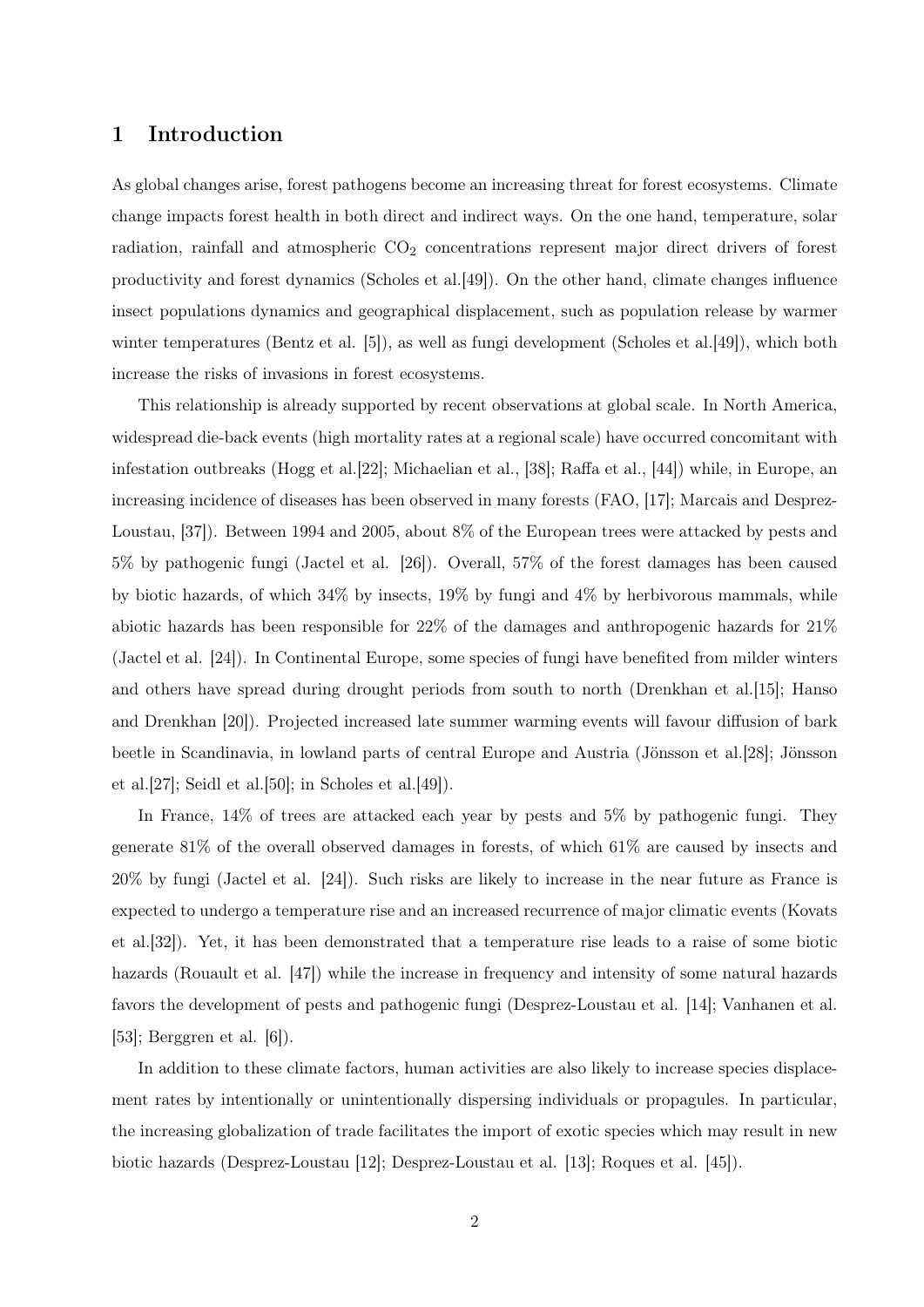In this context, it has been shown that prevention is one of the most effective economic strategy for managing invasive forest pathogens (Parker and Gilbert [40]; Klopfenstein et al. [30]). Besides conventional chemical treatments, possible responses to prevent the invasion of pathogens on forests include the preference for species better adapted, the selection of tolerant or resistant families and clones in pure stands (Jactel et al.[25]), the preference for mixed-species forests as well as the use of fallow at the end of a forest rotation.

At management scale, the effective implementation of these solutions depends on their costs and their potential benefit. On the one hand, prevention options always come with a cost, at least in a first stage. On the other hand, forest pathogens can reduce economic profitability of forests by increasing tree mortality, decreasing forest productivity or timber quality as well as reducing the opportunity to use forest areas for recreation and tourism. In addition, pathogens invasion can have a negative impact over biodiversity by increasing species competition and can reduce the ability of forests to store carbon (Klopfenstein et al. [30]). Yet, the economic consequences of these impacts are difficult to assess since ecosystem services provided by forests are usually not monetarized. However, considering a reduction of 2.8% to 5.6% of the value of ecosystem services due to the damages caused by pathogenic fungi, Sache et al. [48] estimate that such damages result in a 400-800 M $\epsilon$ /yr loss for French forests. At global scale, other economic assessments of forest pathogens implications include Liebhold et al. [35]; Leuschner et al. [34]; Price et al. [42]; Pye et al. [43]; Baskin [3]; Rosenberger and Smith [46] for U.S forests and Zwolinski et al. [54] for South Africa forests.

Up to now, prevention strategies within the forest sector have been analysed from the economic point of view through two different methodological frameworks. Reed [?], [?] analysed how prevention impacts the optimal harvesting age within an optimal harvesting age model frameworks. To do so, he assumes that a forest owner implement each year prevention activities in order to prevent fire risk. Optimizing the intertemporal benefits from the sale of forest products, he showed that such a prevention strategy increases the optimal harvesting age. Using a similar approach, Amacher et al. [1] developped a theoretical model to analyse the impacts of prevention on the optimal harvesting age. They assume that fire-risk prevention activity was implemented just once at some point during the forest rotation. Using simulation, they showed that prevention activity increases the optimal harvesting age. Following a prevention economics approach, Brunette and Couture [9], [10] analysed the impact of public financial assistance provided after a storm on the incentives of a forest owner to implement prevention activities. They show that such an assistance can reduce the incentives of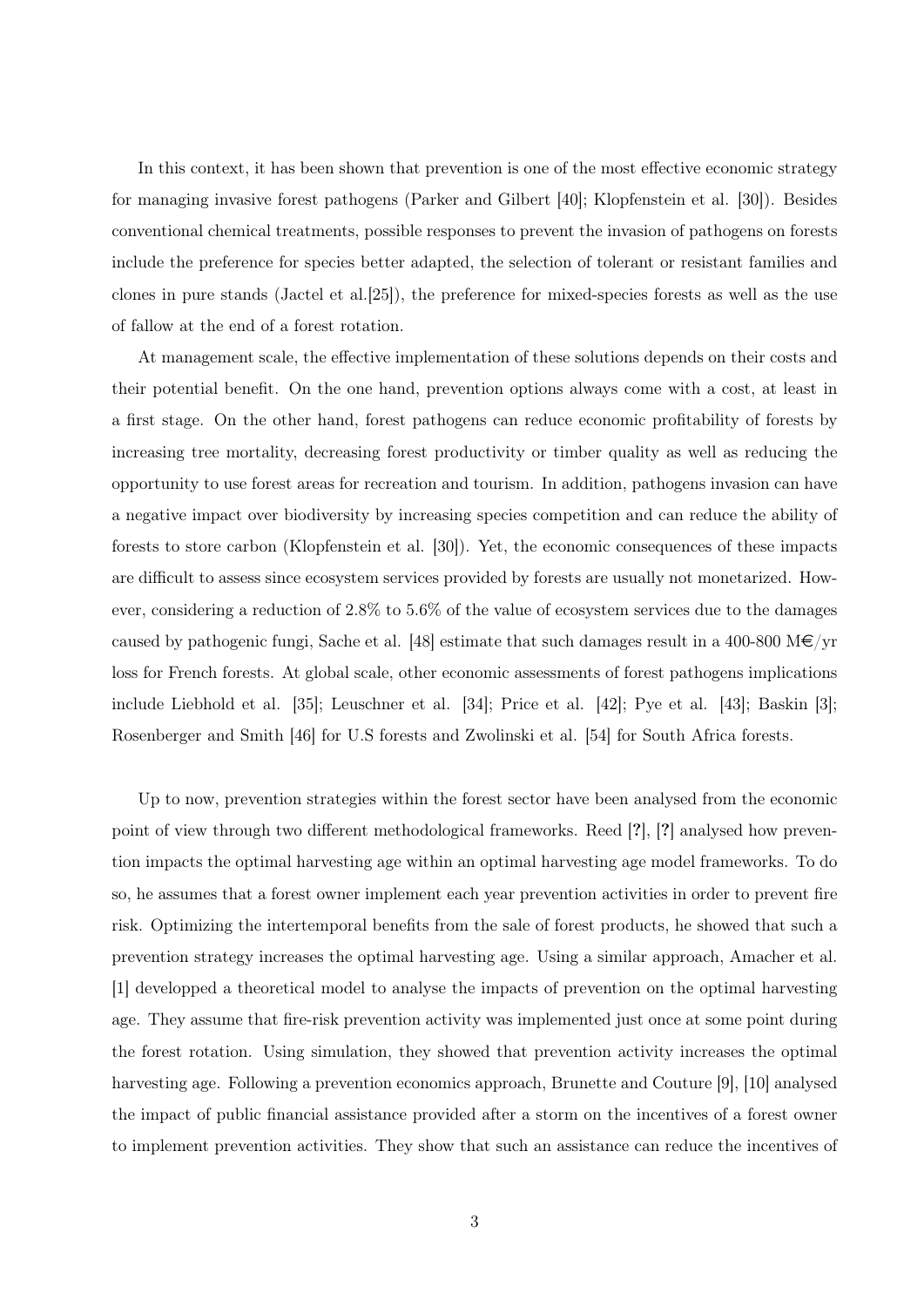forest owners to invest in prevention.

It therefore appears that (1) the analysis of prevention in forest sector has resulted in very few papers, (2) the existing papers do not concentrate on pathogenic risks and (3) they do not analyse the impacts of prevention on the economic value of the forest, i.e. from a purely financial point of view.

In this paper, we propose to fill these gaps by questioning the relevance of pathogens prevention from an economic perspective. Our objective is to compare the impact of several prevention strategies on the financial value of the stand. To do so, we develop a forest economics methodology within a cost-benefit framework based on land expected value (LEV) in order to compare existing treatments to prevent the invasion of three pathogens. We focus on the Landes forest case study. The Landes forest is located in Aquitaine, South-West of France, and is almost exclusively composed of Maritime pine (*Pinus pinaster*). We focus our analysis on three pathogens regarding two mains criteria. (1) We choose to analyse impacts of pathogens which were barely studied up to now. (2) We choose pathogens which are already present in this forest and/or expected to arrive soon. Following these criteria, we selected three pathogens: one pest (*Hylobius abietis*) and two pathogenic fungis (Heterobasibion annosum and Dothistroma septospora).

Our results show that for Hylobius abietis, the prevention, either self-insurance (cypermethrin solution) or self-protection (fallow), appears to economically dominates the absence of prevention. For Dothistroma septospora/pini our results indicate that the treatment analysed, *i.e.* self-protection (mancozeb solution), is never economically relevant for the forest owner since it induces negative LEV. The threshold price of the treatment for which the LEV becomes positive is 45% lower than the current one. For Heterobasibion annosum, we tested four strategies: a Rotstop solution, local stumps removal after contamination, total stumps removal after contamination, fallow after contamination. We show that a local stump removal just after contamination is always more profitable than a systematic preventive treatment and that a fallow at the end of rotation is more profitable than local stump removal if and only if the contamination occurs during the second thinning, when the forest is mature.

Overall, beyond the specifities of the case study, the paper proposes a methodology to analyse this problematic.

The paper is organised as follows. Section 2 describes the materials and method. Results are presented in Section 3. Finally, Section 4 discusses the results and Section 5 concludes.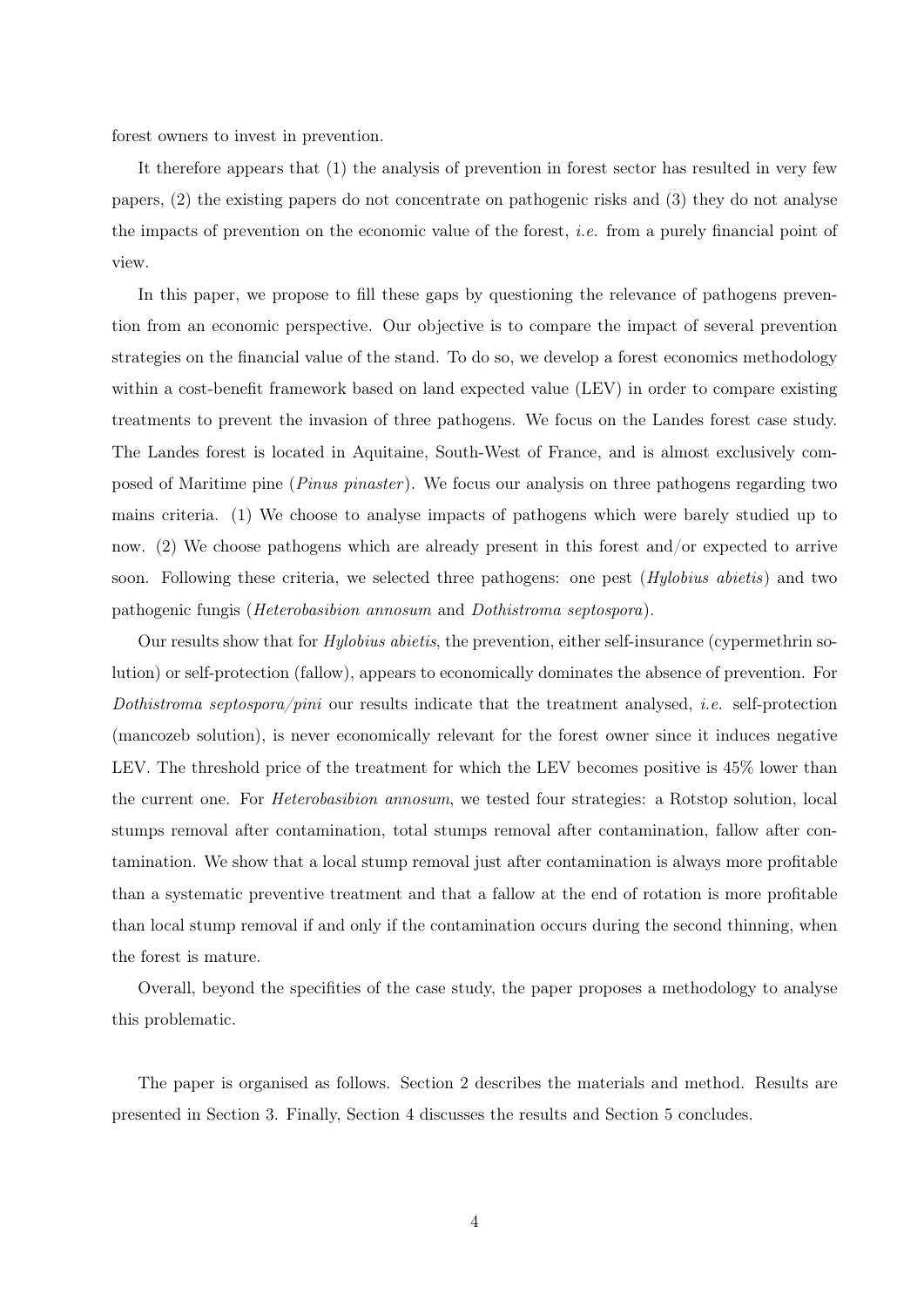# 2 Materials and method

#### 2.1 Definitions

#### Prevention

The analysis of prevention strategies from an economic perspective was first proposed by Ehrlich and Becker [4] who defined two different prevention strategies called self-insurance and self-protection. Self-insurance is a preventive action which aims to reduce the damages in case of risk occurrence while self-protection reduces the probability of occurrence of the risk.

#### Risk and uncertainty

Uncertainty refers to a situation where the probability of occurrence of a disater is not wellknown while risk refers to a situation in which probability of occurrence is known (Knight [31]). The probability of occurrence of some events may be difficult to estimate due to the lack or the scarcity of past occurrences, in this case only intervals of probabilities are available. In this paper we refer to risk whenever the associated probability is known and we refer to uncertainty whenever the probability and/or the amount of the damage is not known.

#### 2.2 Economic Criteria

The forest owner is supposed to maximize his forest's Land-Expected Value (LEV) calculated as follows.

In a first step we calculate the Net Present Value (NPV) of costs and benefits for one rotation. The NPV is the present value of positive payments minus the present value of negative payments made at different points in time (Klemperer [29]):

$$
NPV = \sum_{i=0}^{n} \frac{B_i - C_i}{(1+r)^i}
$$
 (1)

with B the benefits, C the costs,  $r$  the discount rate and  $n$  the rotation length.

In a second step, we compute the Land Expectation Value (LEV), defined as the sum of all NPVs: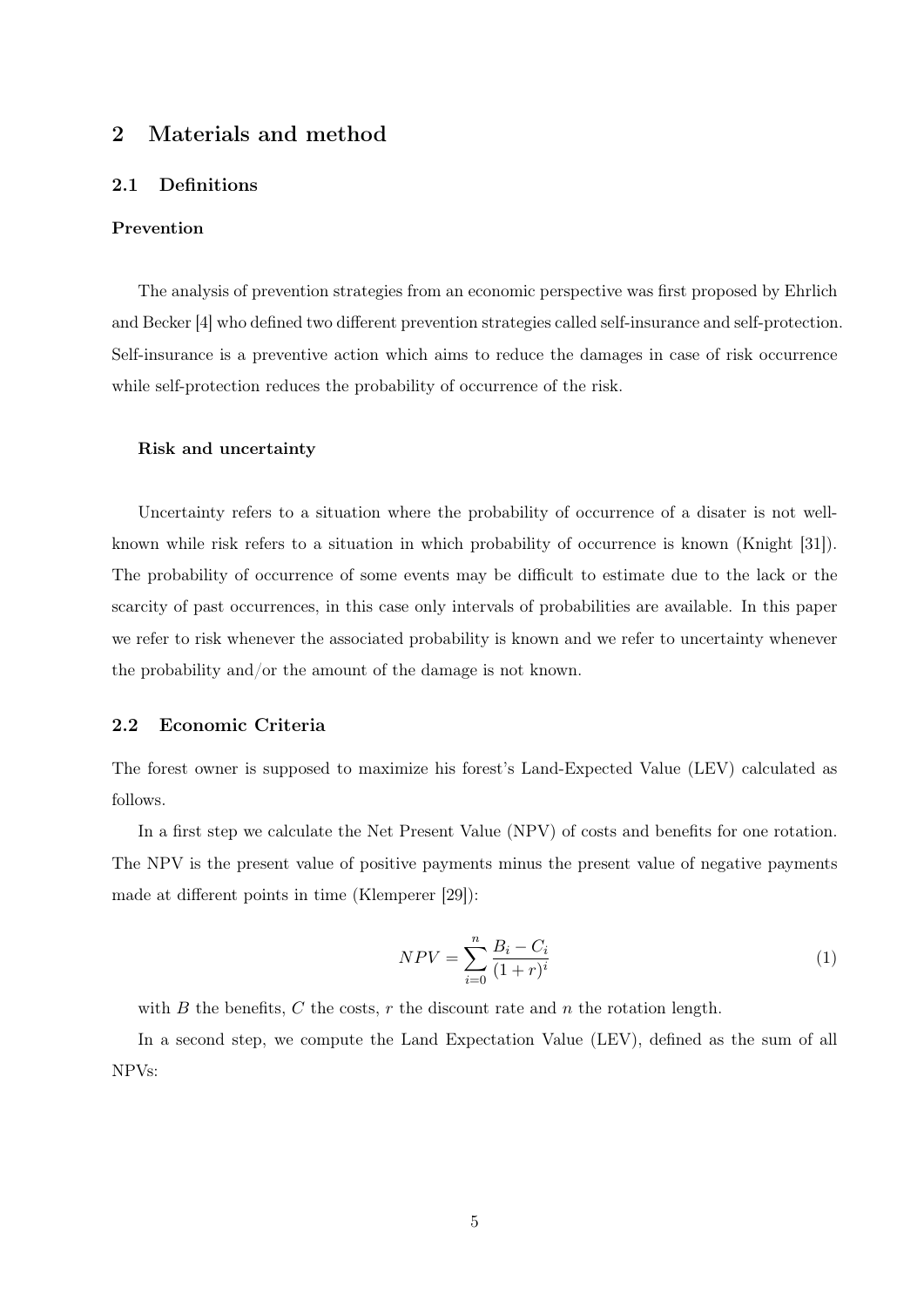$$
LEV = \sum_{i=0}^{n} \frac{B_i - C_i}{(1+r)^i} \times \frac{(1+r)^n}{(1+r)^{n} - 1}
$$
  
= 
$$
NPV \times \frac{(1+r)^n}{(1+r)^{n} - 1}
$$
 (2)

To compute the LEV, we assume that all rotations are identical, i.e. same time horizon, same sequence of events within each rotation, and same net revenue associated with each event within each rotation. In addition, we assume that the prices and the forest productivity are constant over time. Using LEV presents two major advantages. First, it makes it possible to compare sylvicultural scenarios that come with different rotation lenghts. Second, it allows to distinguish the management of the current stand from that of future stand.

We assume  $r = 3.5\%$ . A sensitivity analysis is made on this parameter and presented in the discussion.

#### 2.3 Case study

Geographical boundaries. We focus on the French "Massif Landais", which mostly consists in a plantation of Maritime pine (*Pinus pinaster*), for two main reasons. First, this forest is managed as a monoculture, a type of forest management resulting in a high sensitivity to phytosanitary problems (Jactel et al. [23]) as forest pathogens are often specific to a species and/or an age class. Second, the French "Massif Landais" had recently suffered from two major windstorms, Lothar in December 1999 and Klaus in January 2009. Such extreme climatic events are currently facilitating forest pathogen invasions via the accumulation of windfall on the soil. Therefore, the monoculture of Maritime pine in the "Massif Landais" appeared to be a relevant area to study forest pathogens.

Benchmark of sylviculture. The "Societé Forestière de la CDC (Caisse des Dépôts et Consignations)" defines a sylvicultural benchmark for a monoculture of Maritime pine. This benchmark gathers costs and benefits associated to this management practice as indicated in Table 1. This benchmark consists in a plantation of 1100 stems/hectare, a clearing at year 2 of the plantation, two thinnings (year 12 and 22) and a final harvest at year 35. We also consider management costs (covering machine maintenance for instance) for  $39\epsilon/ha$ /year except for year 0. Although they do not appeared in the following table, they are considered for the calculation of Net Present Value.

For this benchmark, the density equals 500 trees/ha after the first thinning (year 12) and 321 trees/ha after the second thinning (year 22). In our model, we assume the rational profit-maximizer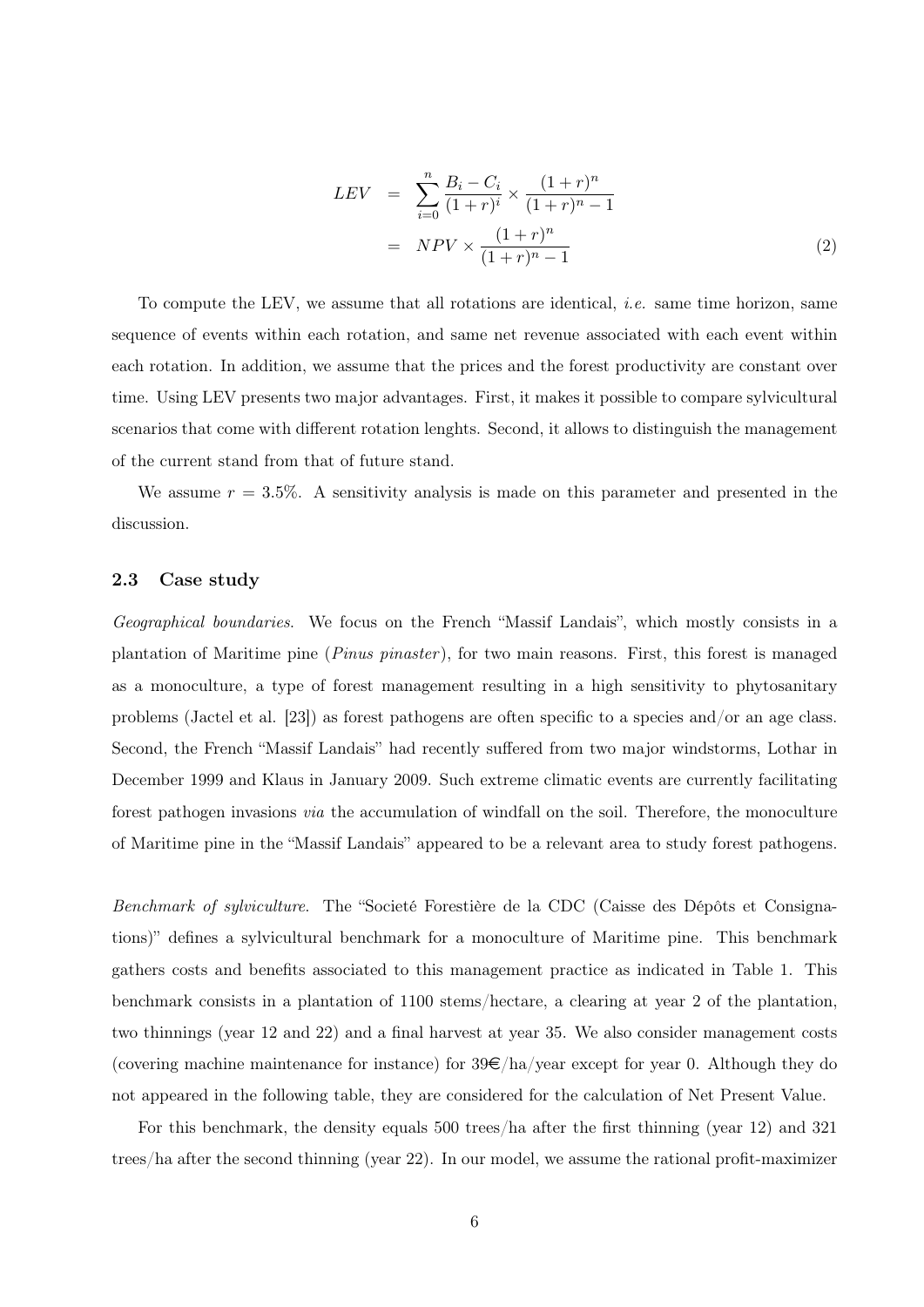| Year           | Operations       | Net benef. | Density |  |  |
|----------------|------------------|------------|---------|--|--|
| $\theta$       | Plantation       | $-900$     | 1000    |  |  |
| $\overline{2}$ | Clearing         | $-70$      | 1000    |  |  |
| 12             | Thinning         | 111        | 500     |  |  |
| 22             | Thinning         | 684        | 321     |  |  |
| 35             | Harvest          | 7228       |         |  |  |
| $NPV^*$        | $NPV_B = 816.86$ |            |         |  |  |

Table 1: Net benefits of a monoculture of Maritime pine

\*The NPV is computed considering the additionnal management costs of  $39 \in /ha/yr$ .

forest owner wants to keep constant these densities.

The Net Present Value equals 816.86  $\epsilon$ /ha (*NPV<sub>B</sub>* in Table 1), and the Land Expectation Value  $(LEV)$ :

$$
LEV_B = NPV_B + \left(\frac{NPV_B}{(1+0.015)^{35}} \times \frac{(1+0.015)^{35}}{(1+0.015)^{35}-1}\right) = 1166.91e/ha
$$
 (3)

In the rest of the paper, for each pathogen, we will first compare this LEV with those obtained when pathogenic risk is introduced. Then, we will compare LEV with and without prevention strategies when risks are introduced. This will help us to determine the most economically relevant strategy.

# 3 Results

We analyse separately each forest pathogen. For each pathogen, we compute LEVs without and with treatment. The treatment consists in prevention activity, i.e. either self-insurance or self-protection.

#### 3.1 Hylobius abietis

Hylobius abietis is a little weevil spreading in France and causing important damages on young plantations. It develops under the bark of the host tree. A tree attacked by Hylobius abietis is necessarily lost. When the plantation occurs the year after the final harvest, which is the common practice, the probability of invasion is likely sure, therefore we assume a probability of invasion equal to 1. The associated damages are uncertain, ranging between 50 and 80% on a stand with no treatment. We consider that the damaged trees are not replaced, therefore only the non-damaged trees will finally compose final stand.

Two treatments are available. One consists in soaking the seedlings during the nursery stage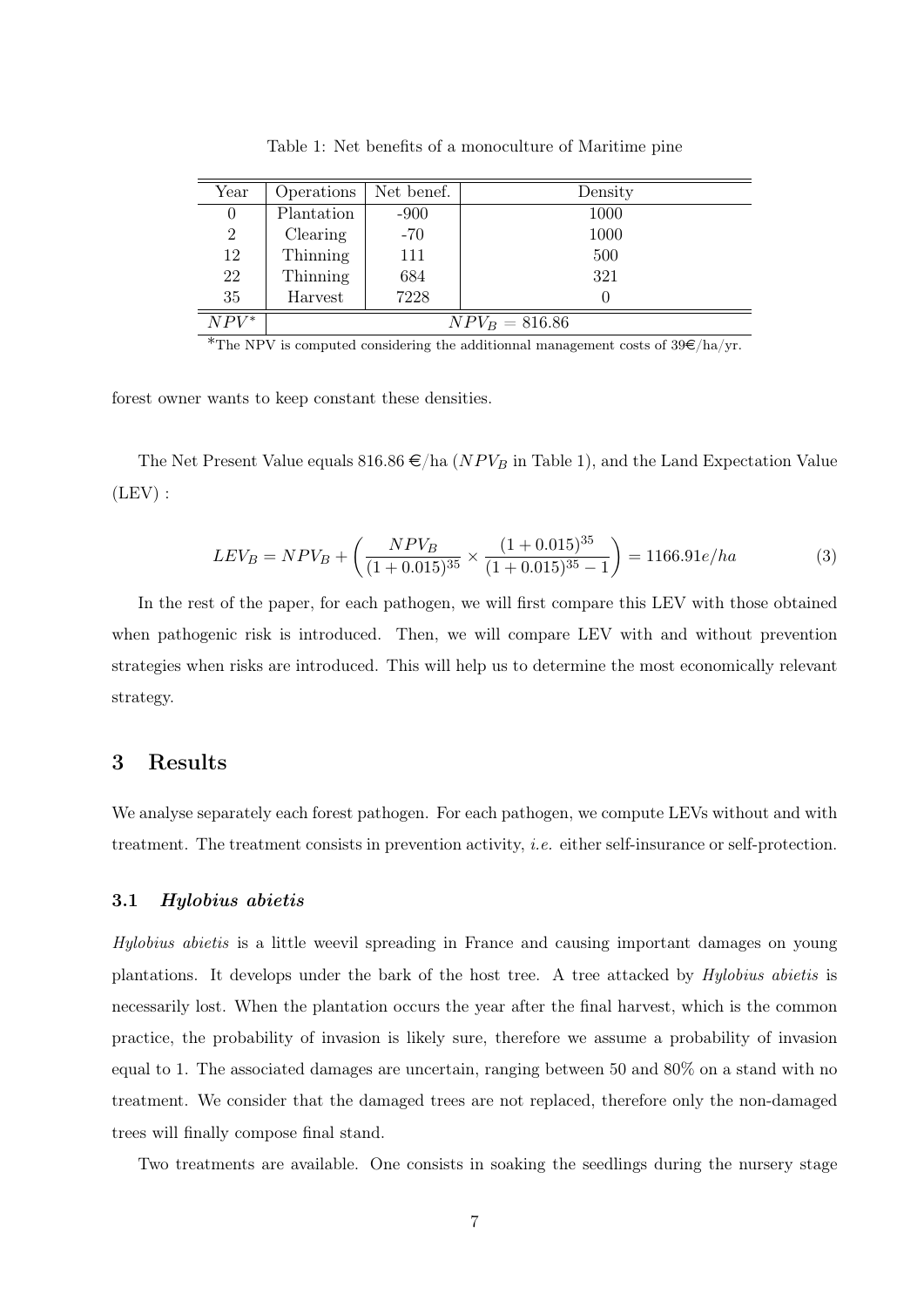in a solution containing a cypermethrin solution  $(FORESTER)$ . An attack on a treated seedling translates into the death of the pathogen but the infested tree dies as well. The treatment plays on the amount of damages (self-insurance) but not on the probability of attack (which still equals 1). Overall, the treatment reduces damages to 25-30% compared to the previous 50-80% without treatment.

The second possible preventive action consists in leaving the soil fallow for two years after the final harvest. In this case, the probability of attack on the stand is halved, which consequently reduces the overall damage with an observed mortality of  $5\% + 5\%$  of distorted trees. Overall, the fallow reduces the probability of attack to 0.5 (compared to 1 without treatment) and the mortality rate is reduced to 10% (compared to 50-80% without treatment).

#### 3.1.1 Without treatment

The mortality rate associated to an attack of *Hylobius abietis* is uncertain and ranges between 50 and 80%. To deal with this uncertainty, we assume three different values for the potential damages: 50%, 65% and 80%. We also assume the damages occur before the second operations on the stand, i.e. before year 2, as indicated in Table 2.

Table 2: Net benefits of a monoculture of Maritime pine with damages of 50%, 65% or 80% due to Hylobius abietis

|          | Damage of 50\%       |         | Damage of 65\%       |         | Damage of 80\%        |            |
|----------|----------------------|---------|----------------------|---------|-----------------------|------------|
| Year     | Net benef.           | Density | Net benef.           | Density | Net benef.            | Density    |
| $\theta$ | $-900$               | 1000    | $-900$               | 1000    | $-9000$               | 1000       |
| 2        | $-70$                | 500     | $-70$                | 350     | $-70$                 | 200        |
| 12       | $-70$                | 500     | $-70$                | 350     | $-70$                 | <b>200</b> |
| 22       | 684                  | 321     | 52                   | 321     | $-70$                 | 200        |
| 35       | 7228                 |         | 7228                 |         | 4506                  | 0          |
| $NPV^*$  | $NPV_{H50} = 697.21$ |         | $NPV_{H65} = 400.95$ |         | $NPV_{H80} = -481.54$ |            |

\*The NPV is computed considering the additionnal management costs of  $39\epsilon/ha/yr$ .

As shown on Table 2, between year 0 and year 2, the higher the percentage of damages, the higher the rate of mortality and the lower the tree density. For a mortality rate of 50% (resp. 65%; 80%), the tree density decreases from 1000 to 500 (resp. 350; 200). Yet one of the objective of the forest owner is to conserve the density values of the benchmark, i.e. 500 trees/ha after the first thinning and 321 after the second one. This density is respected with a 50% tree mortality rate, partially respected with a 65% mortality rate (after second thinning) and not respected with a 80% tree mortality rate.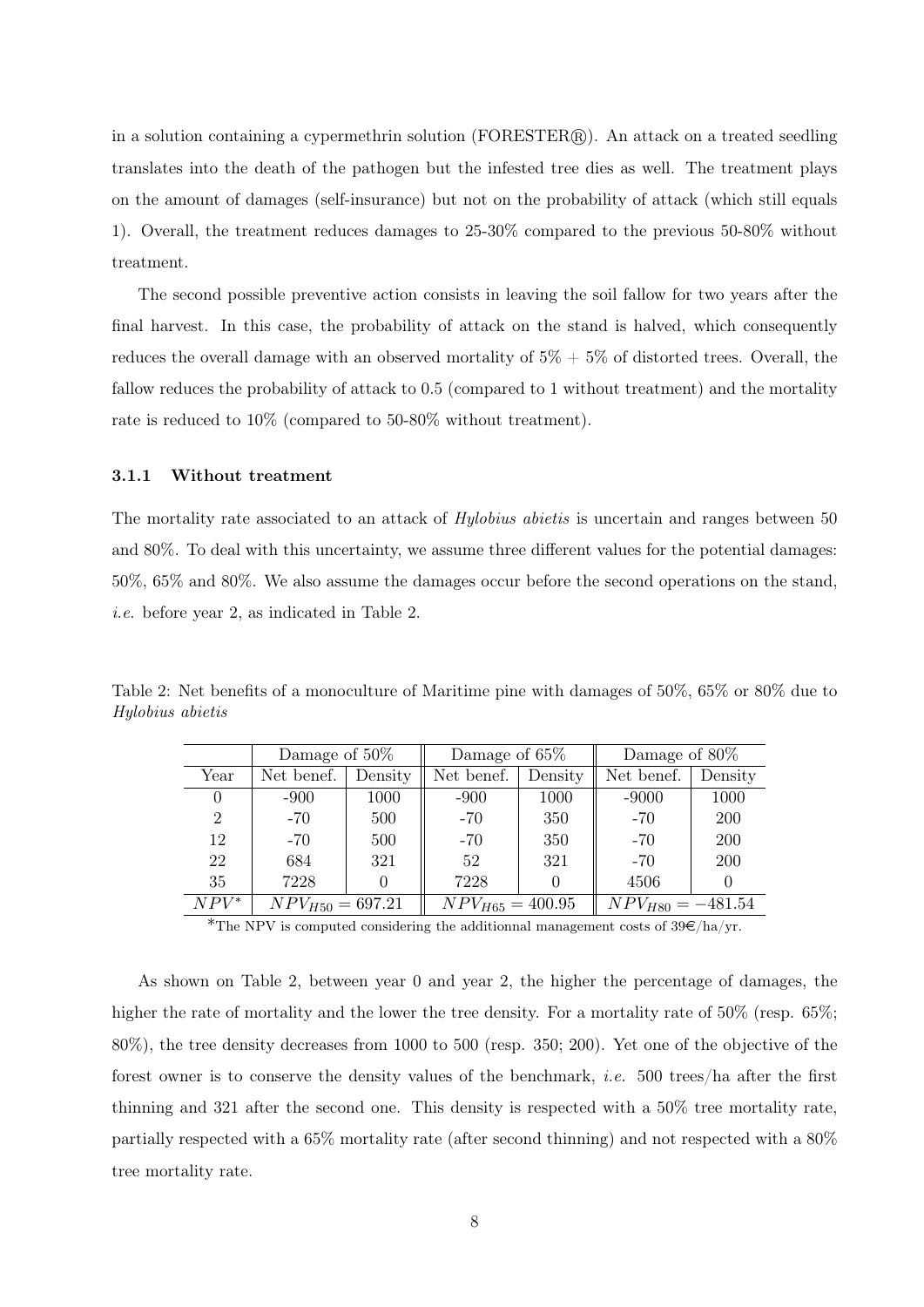We then compute the LEV for each mortality rate, respectively 50\%, 65\% and 80\% :

$$
LEV_{H50} = NPV_{H50} + \left(\frac{NPV_{H50}}{(1+0.015)^{35}} \times \frac{(1+0.015)^{35}}{(1+0.015)^{35}-1}\right) = 995.98e/ha
$$
 (4)

$$
LEV_{H65} = NPV_{H65} + \left(\frac{NPV_{H65}}{(1 + 0.015)^{35}} \times \frac{(1 + 0.015)^{35}}{(1 + 0.015)^{35} - 1}\right) = 572.77e/ha
$$
 (5)

$$
LEV_{H80} = NPV_{H80} + \left(\frac{NPV_{H80}}{(1 + 0.015)^{35}} \times \frac{(1 + 0.015)^{35}}{(1 + 0.015)^{35} - 1}\right) = -687.89e/ha
$$
 (6)

As expected, the higher the potential damages, the lower the LEV. However, it appears that the LEV does not linearly decrease with the increase of the damages. As the damages increase from 50% to 65%, the LEV decreases by about 42% while if damages increase from 65% to 80%, the LEV decreases by about 220%. Moreover, the LEV for potential damages of 80% is negative, showing that keeping the trees standing is not an economically consistent option in this case.



Figure 1: The Land Expectation Value function of the percentage of loss

Figure 1 shows a two-stage curve with almost no impact of the pathogen in the first phase (mortality rate between 50% and 65%). This is because the model assumes the loss due to pathogen is compensated by lower thinning intensities (years 12 and 22), without modifying the density after thinning operations. Since some of the thinned trees are damaged, their unit price is lower, which results in a decrease of LEV value. Conversely, the pathogen appears to significantly reduces LEV value for a mortality rate greater than 65%. In this second phase, the damages due to the pathogen have a direct effect on the density. Consequently, the number of trees standing just before final harvest is lower compared to the benchmark. The decrease in the LEV values results both from the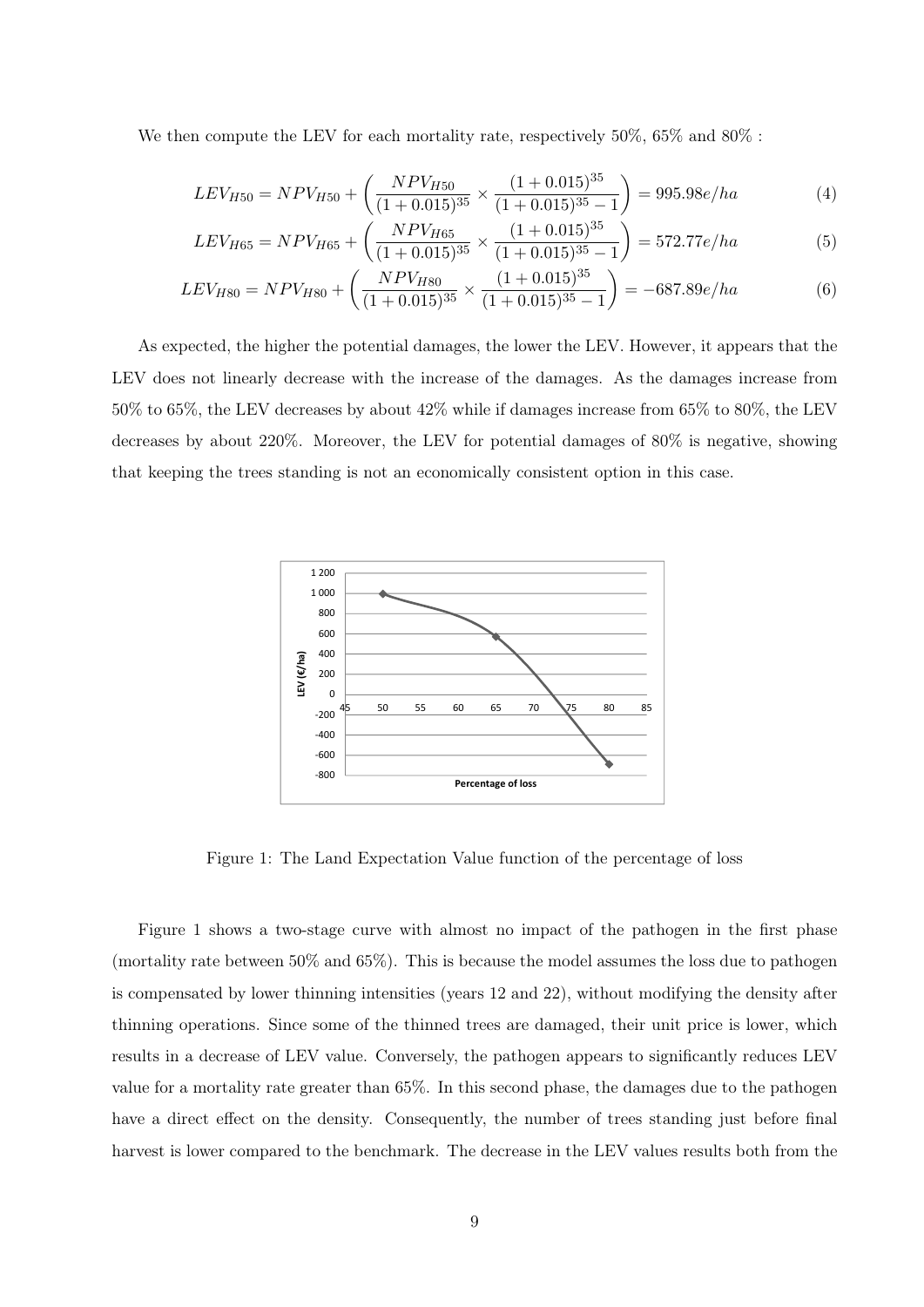reduction in density and from the decrease of unit prices due to damages on tress, explaining the higher reduction of LEV compare to the two previous situations (damages of 50% and 65%). We can notice here the LEV equals zero for a percentage of loss around 72%.

#### 3.1.2 Self-insurance: FORESTER solution

In this scenario, the seedlings are treated. The treatment costs  $0.3 \in$  per seedling, which result in a total plantation cost of  $0.17\epsilon$  (compared to  $0.14\epsilon$  without treatment). Then, the treatment costs  $30\epsilon$ /ha. Note that this treatment makes it possible to reduce the damages from 50-80% to 25-30%. as indicated in Table 3.

Table 3: Net benefits of a monoculture of Maritime pine with damage of 25% or 30% due to *Hylobius* abietis under self-insurance

|         | Damage of 25\%       |         | Damage of $30\%$ |                      |  |
|---------|----------------------|---------|------------------|----------------------|--|
| Year    | Net benef.           | Density | Net benef.       | Density              |  |
|         | $-930$               | 1000    | $-930$           | 1000                 |  |
| 2       | $-70$                | 750     | $-70$            | 700                  |  |
| 12      | 20                   | 500     |                  | 500                  |  |
| 22      | 684                  | 321     | 684              | 321                  |  |
| 35      | 7228                 |         | 7228             |                      |  |
| $NPV^*$ | $NPV_{H25} = 727.03$ |         |                  | $NPV_{H30} = 715.07$ |  |

\*The NPV is computed considering the additionnal management costs of  $39 \in /ha/yr$ .

The self-insurance allows to reduce the damage to 25% (resulting in a density of 750 trees/ha at year 2) or 30% (resulting in a density of 700 trees/ha at year 2). The densities of the benchmark are respected after the first and the second thinnings, but as the pre-thinning density is lower, the net benefit at year 12 is lower compared to the benchmark  $(20\epsilon/\text{ha}$  when the damage is 25% and  $2 \in \mathbb{R}$  a when it is 30%, respectively, to be compared to the 111 $\in \mathbb{R}$  and of the benchmark).

We compute the LEV of this scenario for the two percentages of loss, respectively 25\% and 30\% :

$$
LEV_{H25} = NPV_{H25} + \left(\frac{NPV_{H25}}{(1+0.015)^{35}} \times \frac{(1+0.015)^{35}}{(1+0.015)^{35}-1}\right) = 1038.59e/ha
$$
 (7)

$$
LEV_{H30} = NPV_{H30} + \left(\frac{NPV_{H30}}{(1+0.015)^{35}} \times \frac{(1+0.015)^{35}}{(1+0.015)^{35}-1}\right) = 1021.49e/ha
$$
 (8)

The difference between the two LEV is really small, around 1% while the damage increases by 5%.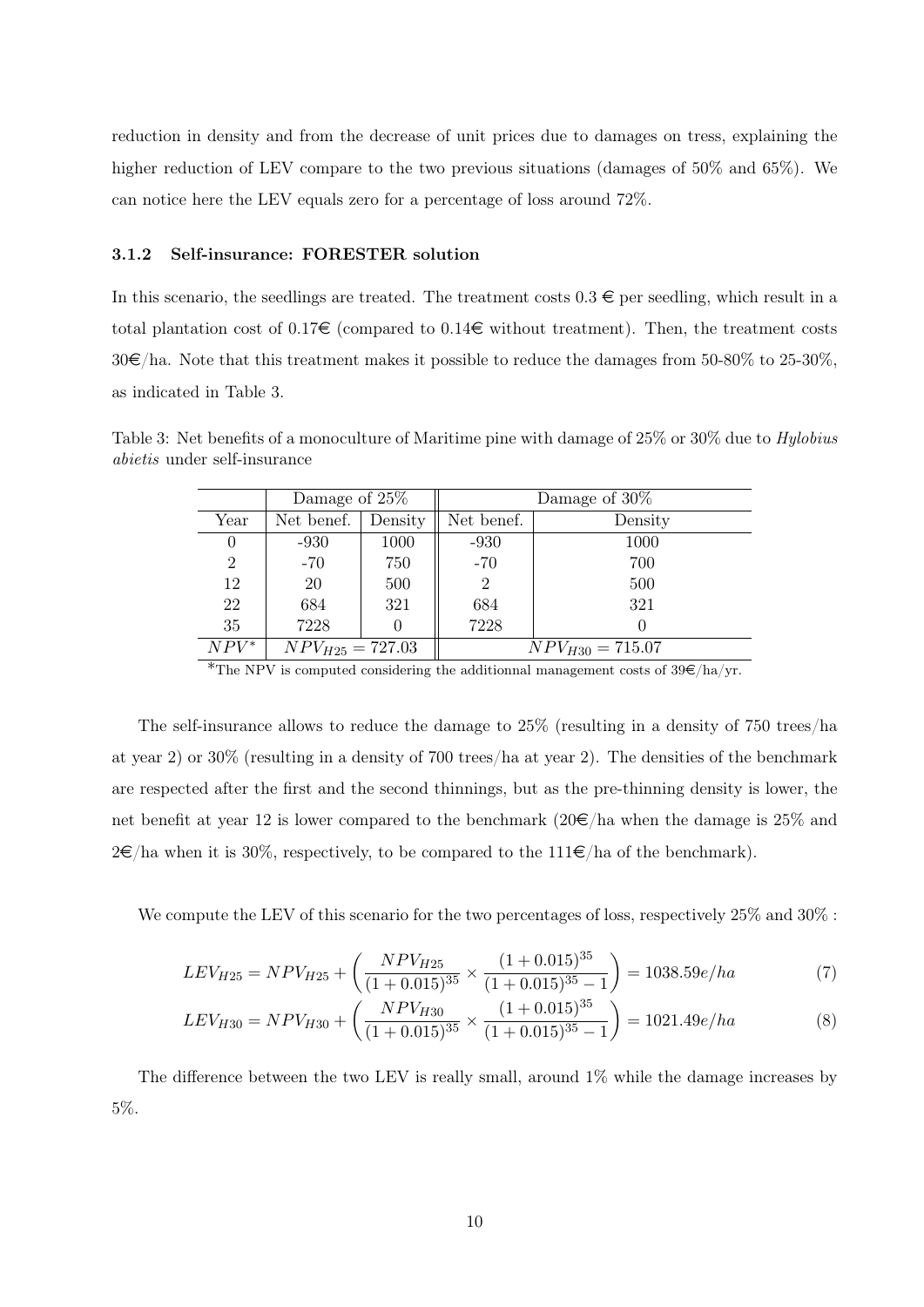#### 3.1.3 Self-protection: the fallow strategy

We now assume a 2-years fallow period occurs just before the beginning of the rotation to maximise the impact of fallow on the discounted final benefit. Consequently, the rotation goes from year 2 to 37 (compared to year 0 to 35 in the benchmark). The fallow makes it possible to drop the probability of attack from 1 to 0.5. Moreover, the mortality rate decreases from 50-80% to 10%.

Table 4: Net benefits of a monoculture of Maritime pine with and without damage due to Hylobius abietis under self-protection

|                |                      | Damage of $10\%$ |            | No damage           |  |  |  |
|----------------|----------------------|------------------|------------|---------------------|--|--|--|
| Year           | Net benef.           | Density          | Net benef. | Density             |  |  |  |
| $\overline{2}$ | $-900$               | 1000             | $-900$     | 1000                |  |  |  |
| 4              | $-70$                | 900              | $-70$      | 1000                |  |  |  |
| 14             | 75                   | 500              | 111        | 500                 |  |  |  |
| 24             | 684                  | 321              | 684        | 321                 |  |  |  |
| 37             | 7228                 |                  | 7228       |                     |  |  |  |
| $NPV^*$        | $NPV_{H10} = 663.53$ |                  |            | $NPV_{H0} = 685.87$ |  |  |  |

<sup>\*</sup>The NPV is computed considering the additionnal management costs of  $39 \in /ha/yr$ .

If the pathogen attacks in the fallow scenario, the damage matches 10% (resulting in a density of 900 trees/ha at year 4). If the pathogen does not attack, all operations are simply postponed by two years compared to benchmark.

We compute the LEV with fallow, both in the case of an attack (*i.e.* damage of  $10\%$ ) and in the case of no attack (no damage) :

$$
LEV_{H10} = NPV_{H10} + \left(\frac{NPV_{H10}}{(1 + 0.015)^{35}} \times \frac{(1 + 0.015)^{35}}{(1 + 0.015)^{35} - 1}\right) = 963.82e/ha
$$
\n(9)

$$
LEV_{H0} = NPV_{H0} + \left(\frac{NPV_{H0}}{(1 + 0.015)^{35}} \times \frac{(1 + 0.015)^{35}}{(1 + 0.015)^{35} - 1}\right) = 979.78e/ha
$$
 (10)

The difference between these two LEVs is small (1.5%). This is because trees damaged by the pathogen are young and therefore have a low commercial value. Indeed, the net benefit of the first thinning is 75 $\epsilon$ /ha in the case of an attack compared to 111 $\epsilon$ /ha in the case of no attack.

#### 3.1.4 Discussion

Our results are summarized in Table 5:

Our results clearly show that the best economic option for the forest owner is to adopt the self-insurance practice consisting in cypermethrin solution. This treatment minimizes the economic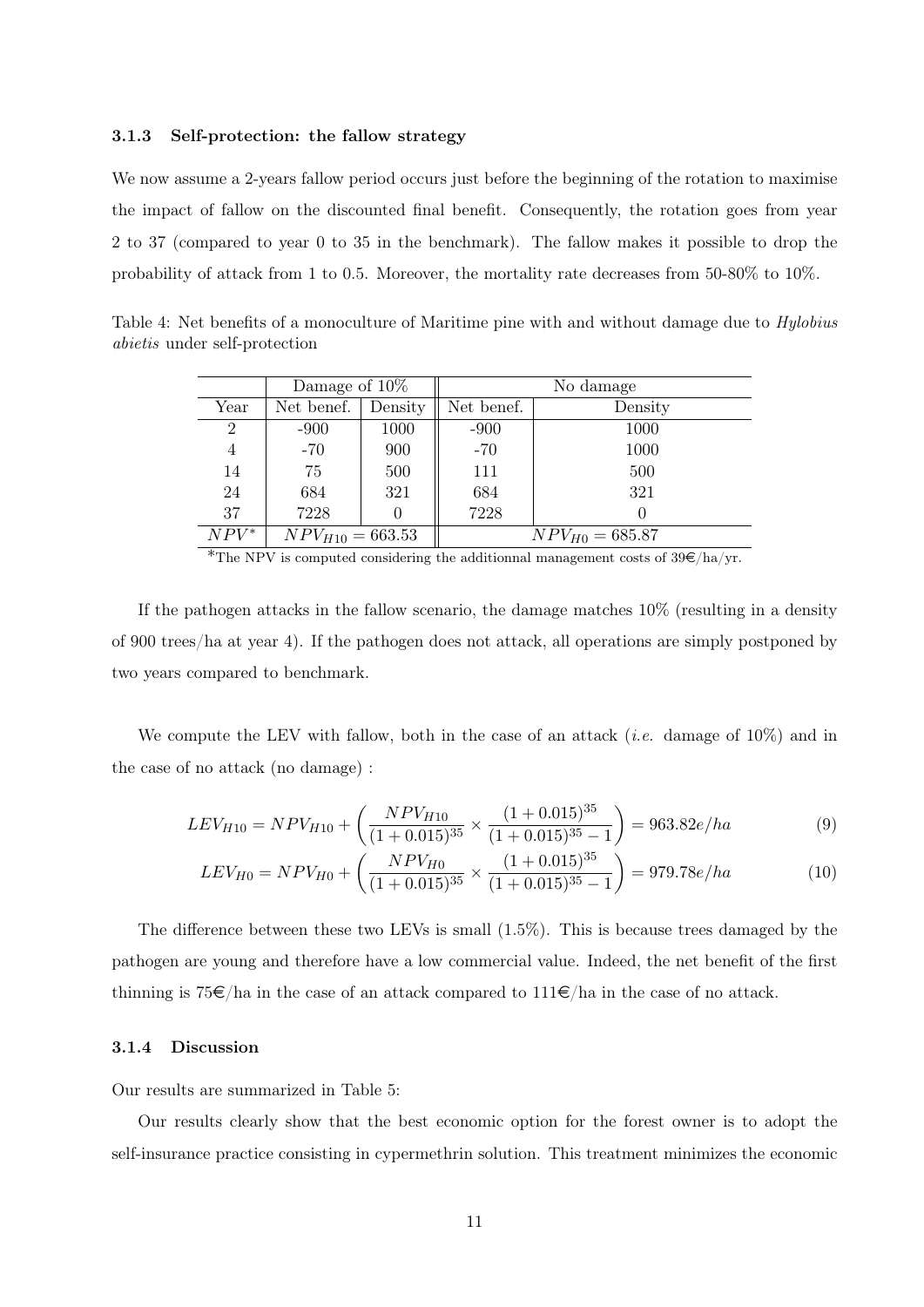|              | Without treatment |        |         |         | Self-insurance | Self-protection |        |
|--------------|-------------------|--------|---------|---------|----------------|-----------------|--------|
| Damage       | $50\%$            | 65%    | $80\%$  | 25\%    | 30%            | $10\%$          | $0\%$  |
| Prob. attack | 100\%             | 100%   | 100%    | 100\%   | 100\%          | 50%             | 50%    |
| LEV          | 995.98            | 572.77 | -687.89 | 1038.59 | 1021.49        | 963.82          | 979.78 |

Table 5: Hylobius abietis, synthesis of the LEV  $(\epsilon/\text{ha})$ 

losses compared to the "best situation", *i.e.* the benchmark. The second best option seems to be the absence of treatment when the damage is 50%. In such a case, the LEV equals  $995.98\epsilon/ha$ , i.e. an economic loss of  $170.93 \in \text{/ha}$ . The third option prevailing is the fallow, respectively with damage of 25% and 30%. Finally, the worst option appeared to be the absence of treatment whith damage of 65% and 80%. Notice that with a damage of 80% the LEV is negative and keeping the forest standing is no longer economically relevant. To conclude, the prevention, either self-insurance or self-protection, appears to economically dominate the absence of prevention.

#### 3.2 Dothistroma septospora and Dothistroma pini

Dothistroma septospora and Dothistroma pini are two fungis which develop on the spines of pine, further causing their fall. This pathogen do not generate mortality but defoliation, which diminishes the radial growth rate through a quasi-linear relationship. Indeed, a defoliation of 50% decreases the radial growth rate by 50%, and a defoliation of 75% decreases the radial growth rate by 80%. We therefore assume a proportionality between defoliation and radial growth rate.

This pathogen may attack each year but the probability of attack is not known, *(i.e.* uncertainty on the probability of occurrence). To deal with this uncertainty, we assume four different probabilities of attack: 20%, 40%, 60% and 80%.

One preventive treatment against this pathogen consists in a mancozeb solution (DITHANE Paysage (R). This is a self-protection activity as it plays on the probability of attack, making it nil. The consequence is that the potential damage also equals zero when the treatment is used (treatment perfectly efficient). However, it costs  $14\epsilon/kg$  and two kg/ha are necessary two times per year which results in a costs of  $56 \in /ha/an$  for this treatment<sup>1</sup>.

#### 3.2.1 Without treatment

As previously mentionned, we assume four different probabilities of attack: 20%, 40%, 60% and 80%. The probability of attack applies each year on the stand and is assumed constant over time. We also assume three different potential levels of defoliation: 25%, 50% and 75%. The following Table 6 presents the net benefits for a defoliation of 25% for the different levels of damage.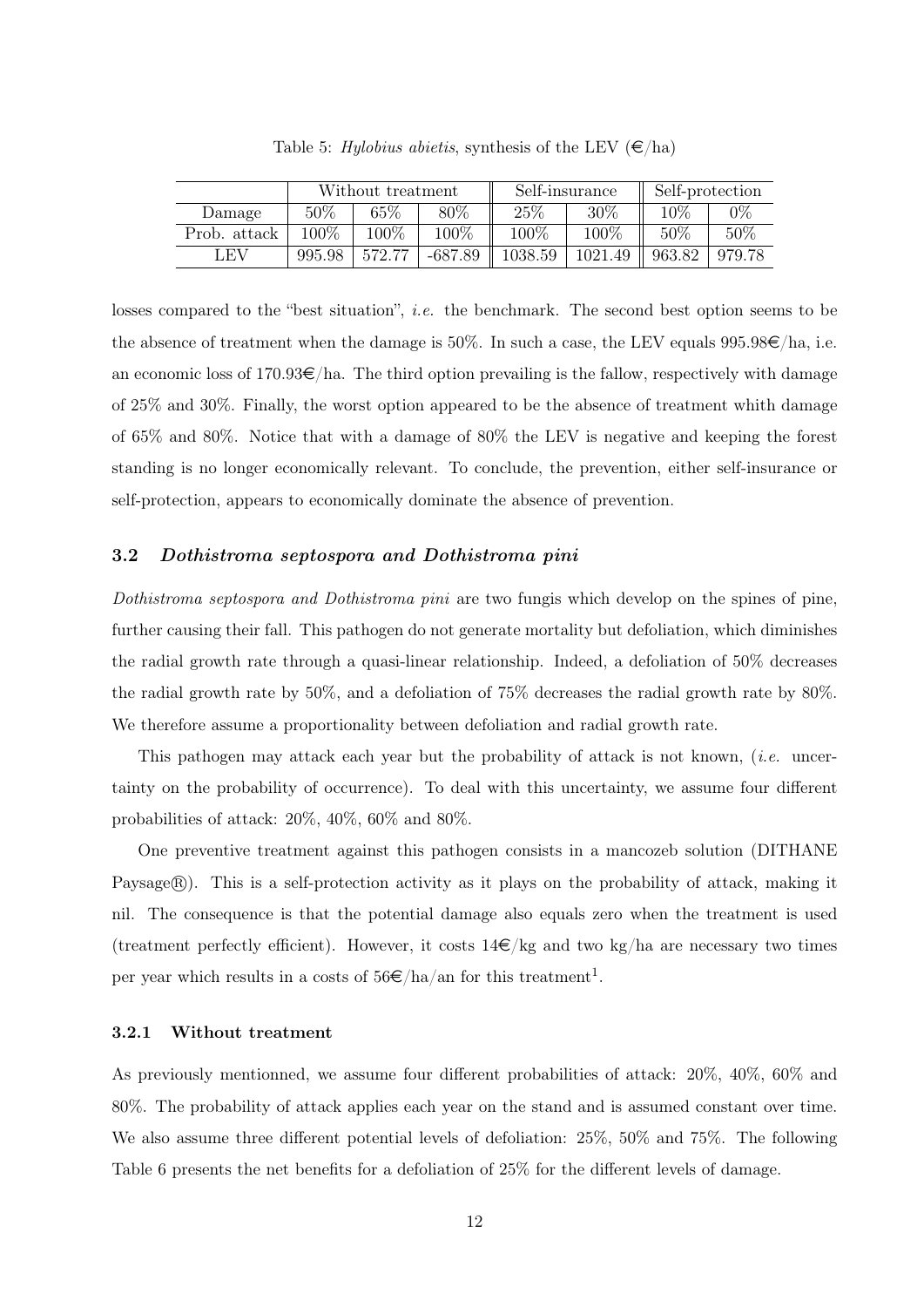|         | Prob. attack 20\%         |         | Prob. attack $40\%$       |         | Prob. attack $60\%$       |         | Prob. attack 80\%         |         |
|---------|---------------------------|---------|---------------------------|---------|---------------------------|---------|---------------------------|---------|
| Year    | Net benef.                | Density | Net benef.                | Density | Net benef.                | Density | Net benef.                | Density |
|         | $-900$                    | 1000    | $-900$                    | 1000    | $-900$                    | 1000    | $-900$                    | 1000    |
| 2       | -70                       | 1000    | -70                       | 1000    | -70                       | 1000    | -70                       | 1000    |
| 12      | 110                       | 500     | 109                       | 500     | 108                       | 500     | 108                       | 500     |
| 22      | 624                       | 321     | 567                       | 321     | 510                       | 321     | 456                       | 321     |
| 35      | 6909                      |         | 6600                      |         | 6302                      |         | 6012                      |         |
| $NPV^*$ | $NPV_{D_{2520}} = 692.62$ |         | $NPV_{D_{2540}} = 572.67$ |         | $NPV_{D_{2560}} = 456.17$ |         | $NPV_{D_{2580}} = 343.15$ |         |

Table 6: Net benefits of a monoculture of Maritime pine with defoliation of 25% due to *Hylobius* abietis

\*The NPV is computed considering the additionnal management costs of  $39\epsilon/ha/vr$ .

The Dothistroma septospora and Dothistroma pini infection do not modify the density but generate a reduction in the radial growth rate. Without defoliation and without damage, the circumference of the tree grows from 50 cm at year 11 to 54 cm at year 12 while with a defoliation rate of 25% and a probability of attack of 20%, the circumference grows from 50 cm at year 11 to 53.53 cm at year 12 (from 50 cm to 53.34 cm with a probability of 40%, from 50 cm to 53.16 cm with a probability of  $60\%$  and from 50 cm to 52.97 cm with a probability of  $80\%$ ).

We compute the LEV as a function of the probability of attack and of the defoliation rate. For instance, the LEV for a defoliation of 25% and a probability of damage of 20% is calculated as follows:

$$
LEV_{D_{2520}} = NPV_{D_{2520}} + \left(\frac{NPV_{D_{2520}}}{(1+0.015)^{35}} \times \frac{(1+0.015)^{35}}{(1+0.015)^{35}-1}\right) = 989.43e/ha
$$
 (11)

The results presented in Table 6 stand for a defoliation rate of 25% but the same reasoning applies for rates of 50% and 75%. The entire results are summarized in the following Table 7.

Table 7: The LEV  $(\epsilon/ha)$  for *Dothistroma septospora and Dothistroma pini* without treatment for a defoliation rate of 25%, 50% and 75% respectively

| Damage (defoliation) |     | 25%                                 |     |      |
|----------------------|-----|-------------------------------------|-----|------|
| Prob. attack         | 20% | 40\%                                | 60% | 80\% |
| + EV                 |     | $989.43$   818.07   651.65   490.19 |     |      |

| Damage (defoliation) |        |        | 50%    |           |
|----------------------|--------|--------|--------|-----------|
| Prob. attack         | 20\%   | 40%    | 60%    | 80\%      |
| LEV                  | 818.07 | 490.19 | 182.11 | $-106.19$ |

These results clearly show that the higher the probability of attack or the defoliation rate, the lower the expected LEV. The graph therefore provides an illustration of what would happen in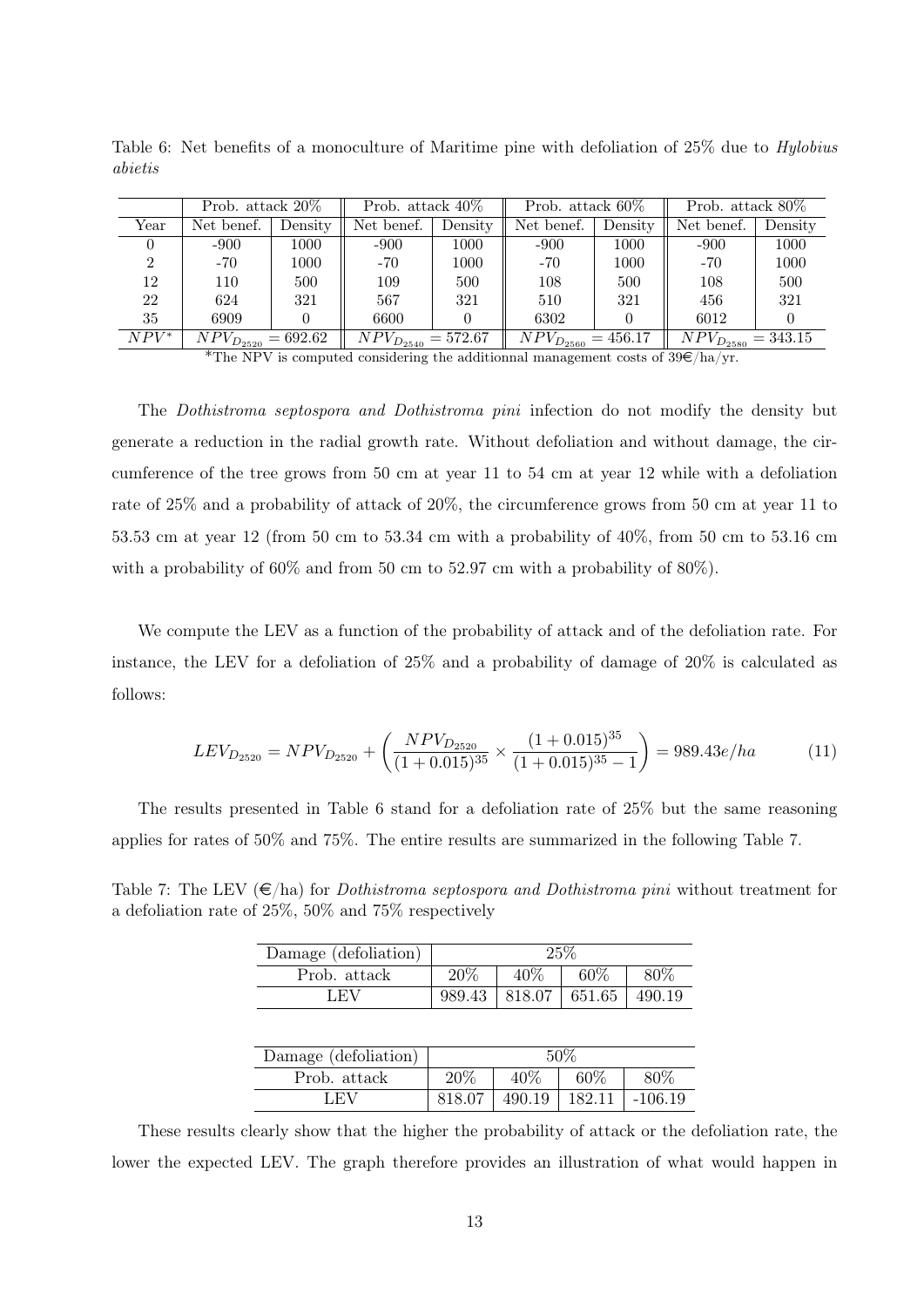| Damage (defoliation) | 75\%   |        |         |        |
|----------------------|--------|--------|---------|--------|
| Prob. attack         | 20%    | 40\%   | 60%     | 80\%   |
| – ∟.EV –             | 651.65 | 182.11 | -242.91 | -623.4 |

terms of LEV if the frequency of the risk increases and/or the intensity of the damage increases, for instance because of climate changes.

#### 3.2.2 Self-protection: mancozeb solution

The additional treatement cost of  $56 \in /ha/an$  is now included in the sylvicultural model. As a result, the probability of attack equals zero and the damage is nil. The NPV equals now  $NPV_{D_{00}} = -359.17$  $\epsilon$ /ha and the LEV :

$$
LEV_{D_{00}} = NPV_{D_{00}} + \left(\frac{NPV_{D_{00}}}{(1+0.015)^{35}} \times \frac{(1+0.015)^{35}}{(1+0.015)^{35}-1}\right) = -513.09e/ha
$$
 (12)

The treatment reduces the LEV of the private forest owner from  $1166.91 \in \mathbb{R}$  in the benchmark to  $-513.09 \in$ /ha here. This clearly means that the forest owner has no economic interest to adopt such a treatment, even if perfectly efficient. One question is arising as to which treatment cost is compatible with a positive LEV in this case, we find a value of  $38.85 \in /ha/an$ , i.e.  $45\%$  lower than the current one.

#### 3.2.3 Discussion

Figure 2 presents the synthesis of the results with and without treatment.



Figure 2: Dothistroma septospora and Dothistroma pini, synthesis of the results

It appears that the prevention in terms of self-protection is never interesting for the forest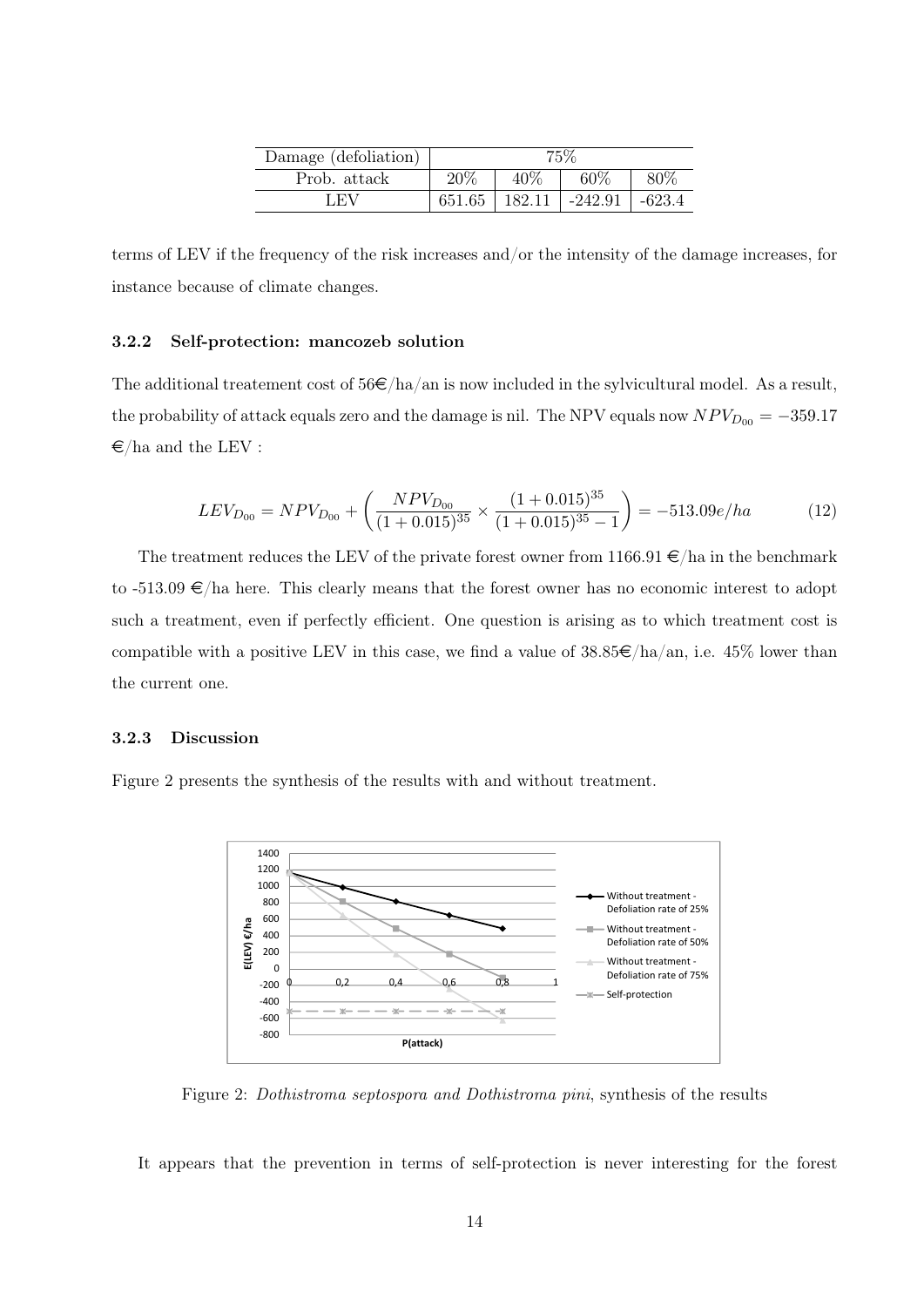owner since it leads to economic losses. The LEV with treatment economically dominates only one situation which is the more catastrophic one, *i.e.* probability of attack of  $80\%$  and defoliation rate of 75%.

#### 3.3 Heterobasibion annosum

Heterobasibion annosum is a basidiomycetous fungi which causes roots rot (Asiegbu et al. [2]). Following Stenlid et al. [52] it is considered to be the most economically important forest pathogen in the Northern Hemisphere. In Europe alone, Heterobasibion annosum is responsible for the loss of 800 million euros annually (1billion dollars US), and this pathogen is also widespread in forests in the USA.

Assessments of economic losses due to Heterobasibion annosum are generally obtained through the measurement of the reduction in yield and value of timber. Following Gonthier et al. [19] such estimates have been performed in plantations of Sitka spruce (*Picea sitchensis (Bong.) Carr.*) (Pratt [41]), Norway spruce (Fedorov and Poleshchuk [18]) and Scots pine (Pinus sylvestris L.), but not on Maritime pine. Invasion occurs through wind dissemination of spores, which are able to infect stumps during 1 month after harvest (Lung-Escarmant [36]).

We distinguish two different types of self-protection strategy. The first one consists in a preventive treatment on healthy plots which objective is to keep the probability of attack equals to zero. This preventive treatment (Polybor $\left(\mathbb{R}\right)$  and Rotstop $\left(\mathbb{R}\right)$ ) is 100% effective (Soutrenon et al. [51]) when used before any contamination. It must be applied just after harvesting on recently harvested stumps. The second type of self-protection strategy is a curative treatment on infected plots which objective is to stop or slow down dissemation. In this case three strategies exist: local stumps removal, total stumps removal or a fallow at the end of rotation.

Our result presented hereafter assume that (1) contamination may happen during the clearing (year 2), the first thinning (year 12) or the second thinning (year 22); (2) when a contamination happens there are 12 contamination centers per hectare and the speed of contamination from the heart of the contamination center equals  $0.3$  m/year.

#### 3.3.1 Without treatment

As indicated above, the contamination may occur at year 2, 12 or 22. Then, regarding the period of contamination, the net benefits differ from each other, as indicated in Table 8. Note that density remains the same whatever the scenario, however the commercial value of contaminated trees is 0.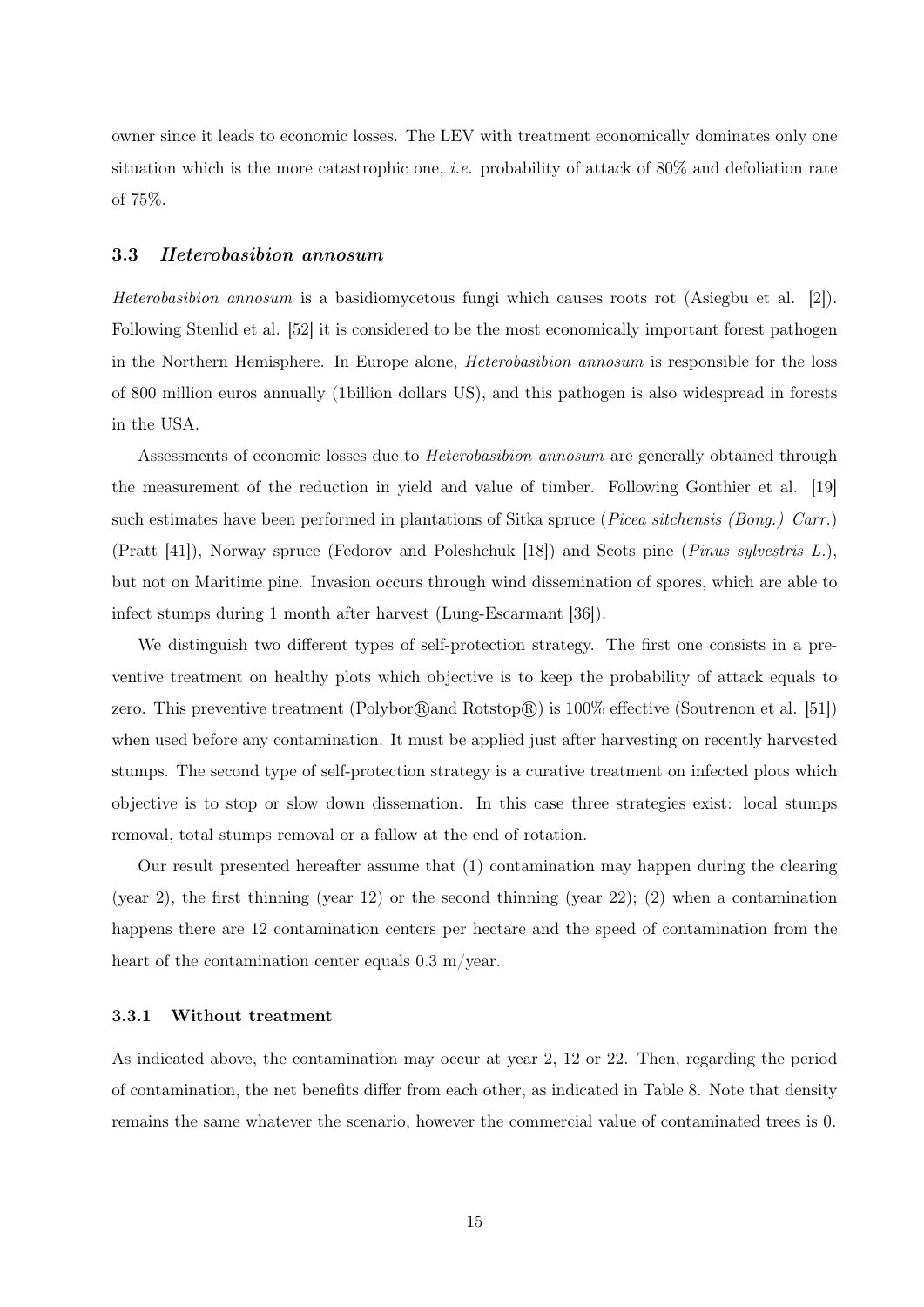|                | Contamination yr 2   |         | Contamination yr 12   |         | Contamination yr 22   |         |
|----------------|----------------------|---------|-----------------------|---------|-----------------------|---------|
| Year           | Net benef.           | Density | Net benef.            | Density | Net benef.            | Density |
|                | $-900$               | 1000    | $-900$                | 1000    | $-900$                | 1000    |
| $\overline{2}$ | $-70$                | 1000    | $-70$                 | 1000    | $-70$                 | 1000    |
| 12             | 26                   | 500     | 33                    | 500     | 33                    | 500     |
| 22             | 503                  | 321     | 580                   | 321     | 606                   | 321     |
| 35             | 4453                 |         | 5840                  |         | 6731                  |         |
| $NPV^*$        | $NPV_{HA2} = -44.07$ |         | $NPV_{HA12} = 411.94$ |         | $NPV_{HA22} = 691.33$ |         |

Table 8: Net benefits of a monoculture of Maritime pine when contamination with *Hylobius abietis* occurs at year 2, 12 and 22 respectively

\*The NPV is computed considering the additionnal management costs of  $39\epsilon/ha/yr$ .

We compute the LEV function of the period of contamination, year 2, 12 or 22 as follows:

$$
LEV_{HA_2} = NPV_{HA2} + \left(\frac{NPV_{HA2}}{(1 + 0.015)^{35}} \times \frac{(1 + 0.015)^{35}}{(1 + 0.015)^{35} - 1}\right) = -62.95e/ha
$$
 (13)

$$
LEV_{HA_{12}} = NPV_{HA_{12}} + \left(\frac{NPV_{HA_{12}}}{(1+0.015)^{35}} \times \frac{(1+0.015)^{35}}{(1+0.015)^{35}-1}\right) = 588.46e/ha
$$
 (14)

$$
LEV_{HA_{22}} = NPV_{HA22} + \left(\frac{NPV_{HA22}}{(1+0.015)^{35}} \times \frac{(1+0.015)^{35}}{(1+0.015)^{35}-1}\right) = 987.58e/ha
$$
 (15)

As expected, the earlier the contamination, the lower the LEV since more trees are contaminated as the pathogen spreads over time at a  $0.3 \text{ m/year}$  speed. The LEV is even negative if contamination occurs at the very beginning of the rotation, making the conservation of the stand economically irrelevant.

#### 3.3.2 Preventive treatment as self-protection

We assume the preventive treatment on healthy plots costs  $1 \in /m^3$  of wood removed from the forest. With this preventive treatment the probability of attack is nil and so is the the damage. Values of Table 1 are modified to include the cost of the preventive treatment, the NPV associated is:  $NPV_{HA} = 594.14e/ha.$ 

We compute the LEV associated to this preventive treatment as follows:

$$
LEV_{HA} = NPV_{HA} + \left(\frac{NPV_{HA}}{(1 + 0.015)^{35}} \times \frac{(1 + 0.015)^{35}}{(1 + 0.015)^{35} - 1}\right) = 848.74e/ha
$$
 (16)

The treatment reduces the LEV by 27% compared to the benchmark but guarantees the absence of contamination. Compared to previous figures, it appears that preventive treatment is always economically-relevant except when contamination occurs lately in the stand (during the last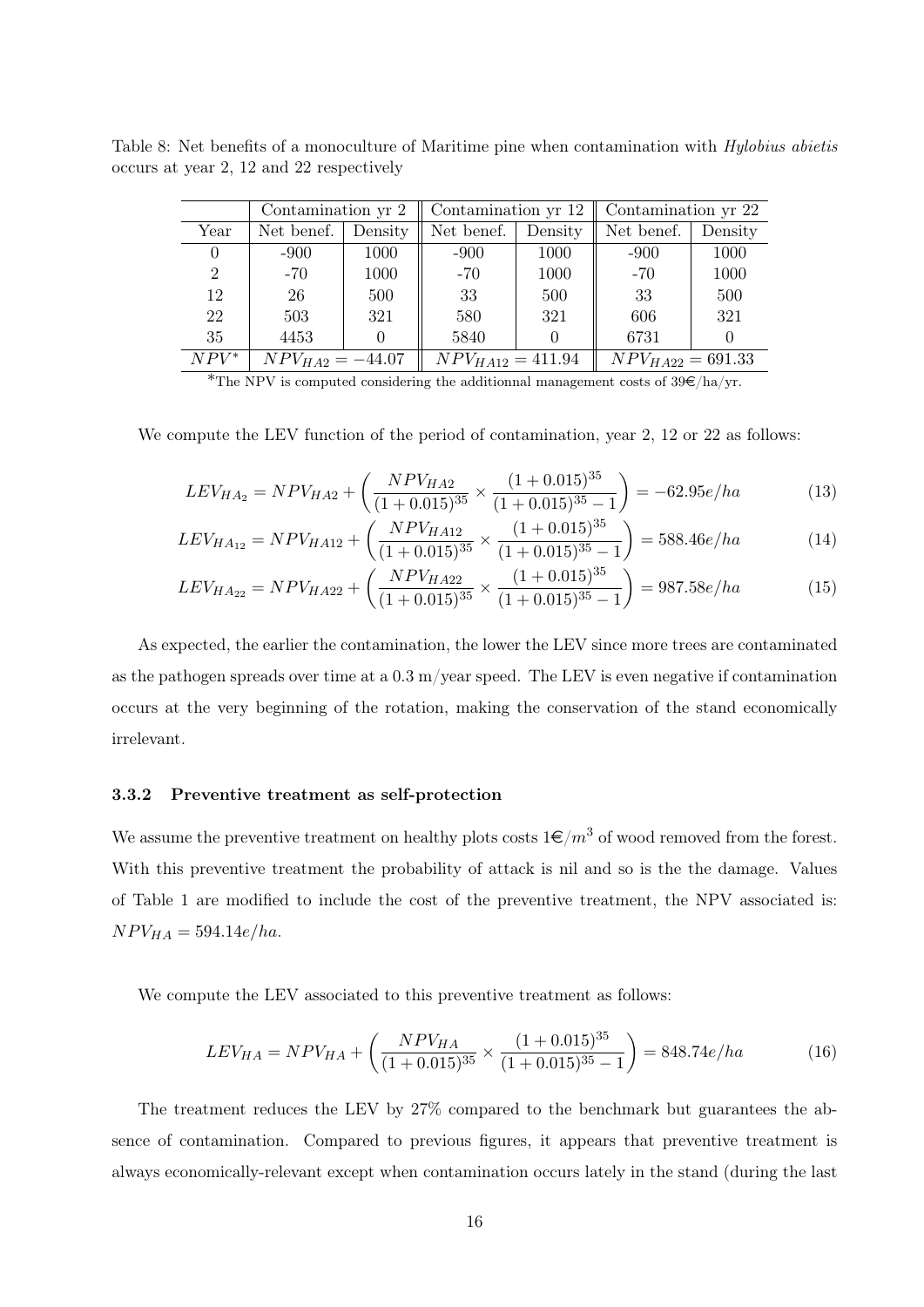thinning).

# 3.3.3 Curative treatments: local stumps removal, total stumps removal and fallow as self-insurance

We here assume that the stand is already contaminated (contamination certain). We assume the stump removal costs  $690 \in \text{/ha}$ . In the case stumps are locally removed, only stumps on the contaminated area are removed. The contaminated area depends on the age of contamination: the earlier the contamination, the bigger the contamination area. In the fallow scenario, we consider a 5-years fallow at the end of the rotation.

|                       | Local   | Total     | 5-years |
|-----------------------|---------|-----------|---------|
|                       | stumps  | stumps    | fallow  |
|                       | removal | removal   |         |
| Contamination year 2  | 983.98  | $-358.63$ | 459.78  |
| Contamination year 12 | 998.80  | 292.78    | 785.48  |
| Contamination year 22 | 939.27  | 691.9     | 985.04  |

Table 9: Heterobasibion annosum, LEV  $(\epsilon/\text{ha})$  function of the period of contamination and of the curative treatment

Three main conclusions can be drawn from these value and their comparison with the LEV for the preventive treatment. First, our results show that, whenever the date of contamination, a local stump removal is always more profitable than a systematic preventive treatment. Second, whenever the date of contamination, the total stump removal strategy always appear to be the least economically profitable strategy regarding other srategies. Moreover, it is the only strategy which result in a negative LEV in the case where contamination occurs at age 2. Finally, the choice between a local stump removal and a fallow depends on the date of contamination: if the contamination occurs at year 2 or 12, the local stump removal result in a higner LEV than the fallow. Otherwise, if the contamination occurs at year 22, the fallow must be favored.

### 4 Discussion

#### 4.1 The choice of a discount rate

Several possibilities exist to determine the discount rate (Chevalier et al., [11]). First, one can adopt the rate fixed by the Commissariat Général du Plan [16] for public project (4% during 30 years and decreasing after from 4% to 2%). Second, one can determine discount rate in relation with preference for the present, the time horizon concerned and the level of uncertainty. In the forestry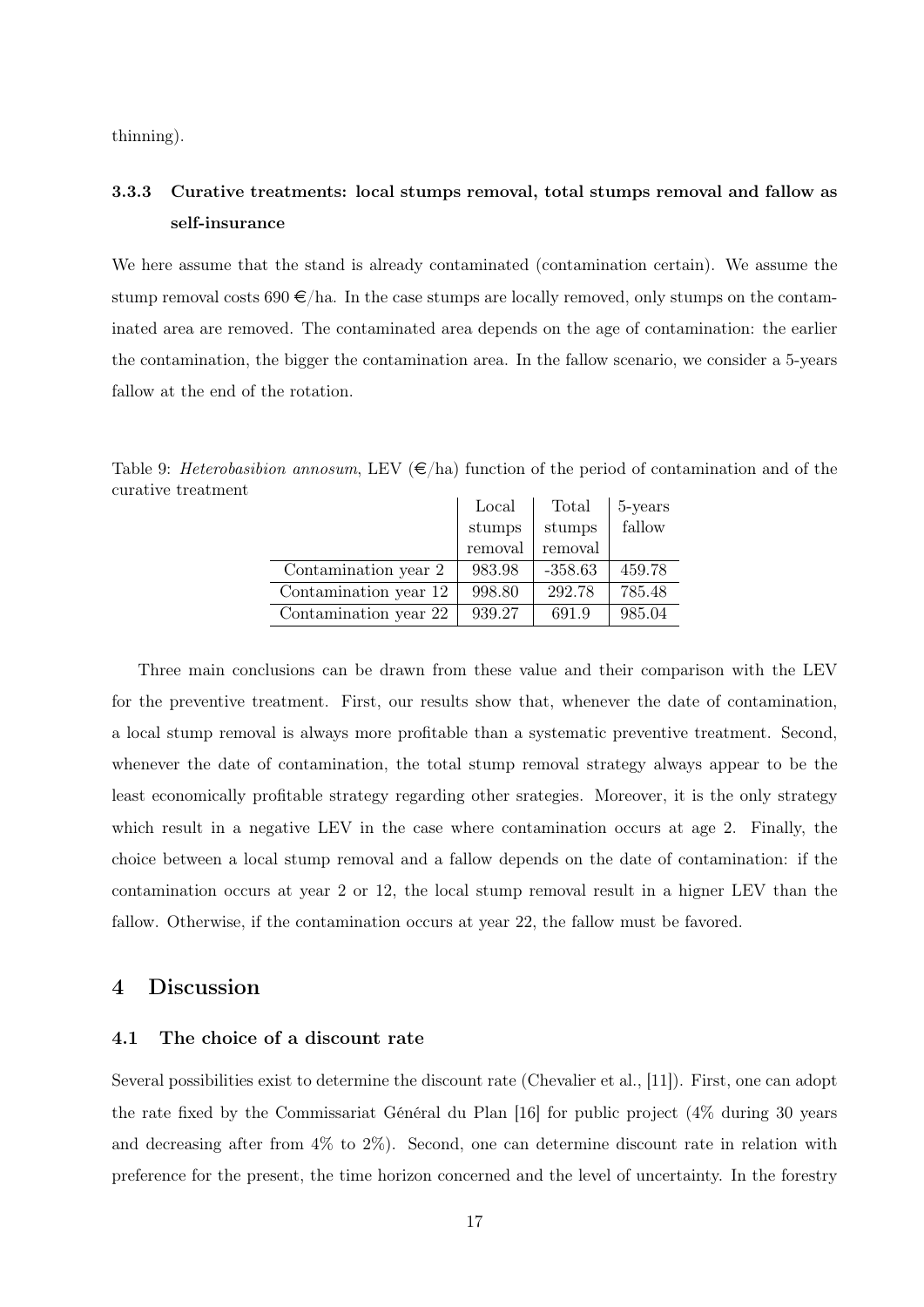sector, it is usual toconsider discount rate between 1% and 4%. Third, it is possible to deduce discount rate from the characteristics of the stand. Indeed, the stand is described in terms of costs and benefits, allowing to determine the LEV via a discount rate. Then, either we know the discount rate and we calculate the LEV or we know approximately the LEV and we compute the discount rate. In this paper, we adopt this last methodology. Indeed, among the forestry experts, the LEV for a stand of Maritime pine with rotation lenght of around 35 years should be around  $1200 \epsilon / \text{ha}$ . Then, given our costs and benefits data, in order to obtain such a LEV, the discount rate should be equal to 3.5%. Thus, we assume a discount rate of 3.5% in our study corresponding to a LEV in the benchmark of  $1166.91 \in \text{/ha}$ . The choice of this discount rate is consolidate by forest economics literature which stipulate usual discount rates for forest project between 2% and 4% (Brukas et al. [8]).

Nevertheless, we conduct a sensitivity analysis on this parameter to ensure the robustness of our results. We test for discount rate of 3% and 4%. We show that the trends are the same whatever the pathogenic risks considered and with or without treatment. With a discount rate of 3% the LEV of the benchmark is 1860.28  $\epsilon$ /ha and with 4% it is 665.26  $\epsilon$ /ha, values that are really far from the  $1200 \in \text{/ha suggested by the forestry experts.}$ 

#### 4.2 Adaptation to climate change

In plantation forests, several adaptation strategies exist, involving the change of species and/or clones more adapted to new conditions, the preference for mixed-species stands, additional management operations (such as fallows or stump removals) or conventional treatments. Compared to other strategies, these conventional treatments appear as rather conservative as they do not imply any changes in forest management choices. Three of the prevention options considered in our paper belong to this category: cypermethrin solution for *Hylobius abietis*, mancozeb solution for *Doth*istroma septospora and Dothistroma pini and Polybor Rand Rotstop R for Heterobasibion annosum. Although cypermethrin solution better performs than other strategies for the prevention of Hylobius abietis, one may question the long term implications of this strategy in a context of climate change. In fact, this option allows to conserve production activity on the short-term while maintaining (or even increasing) exposure and vulnerability of Maritime pine monoculture in the long term. Following Noble et al. ([39]), this strategy can therefore be considered as maladaptation as it delivers short-term economic gains but leads to greater vulnerability in the medium to long-term.

Conversely it has been shown that risk spreading by promoting mixed-species stands, whose resilience to forest pathogens is higher than monocultures, combined with natural regeneration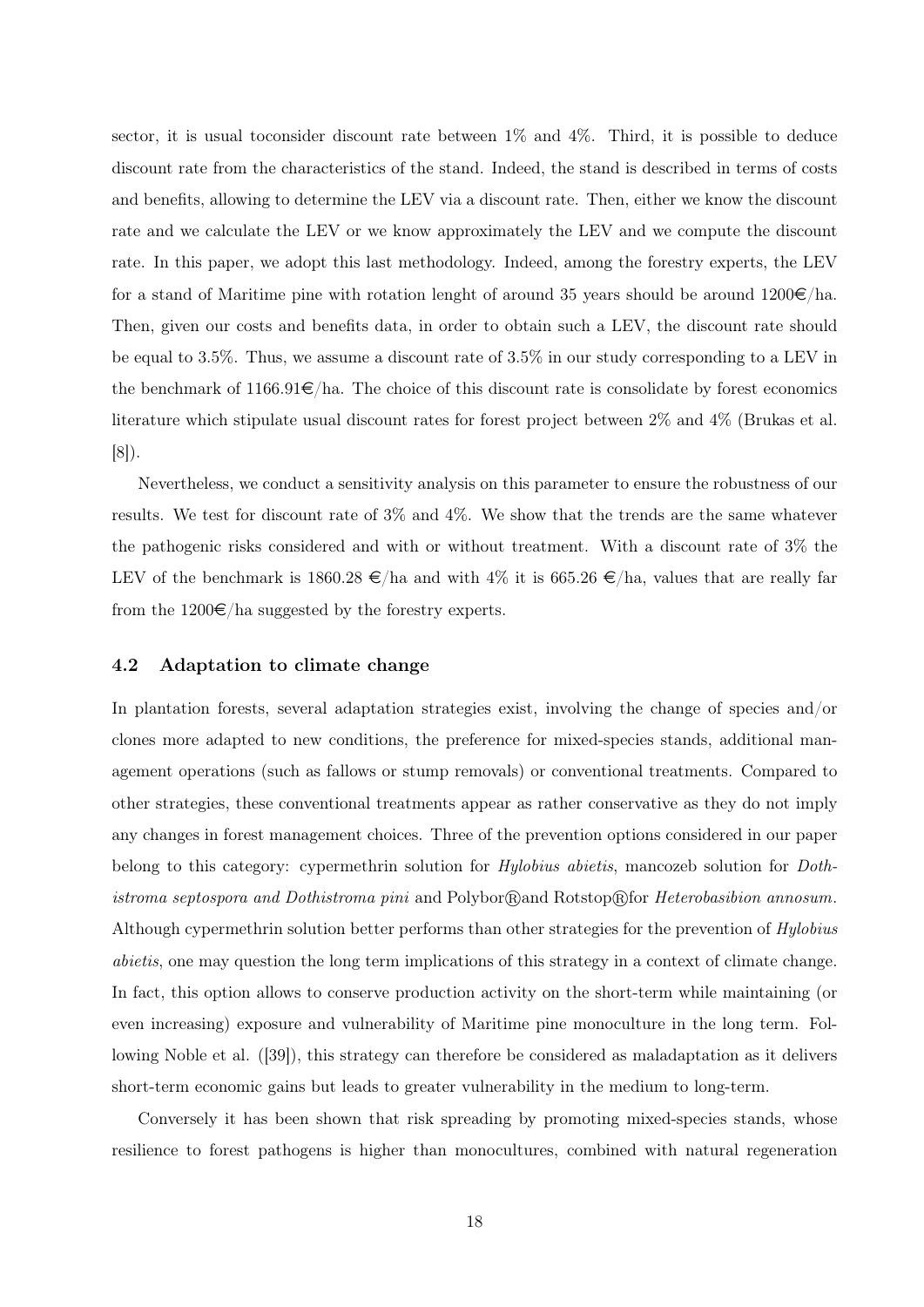(Kramer et al.[33]), is a relevant adaptation strategy for temperate forests (Hemery [21], Bolte et al.[7]). Species and provenances must be chosen taking into account future potential climatic space which is likely to shift from several km to several tens of km per decade, most probably faster than natural migration.

Other strategies studied in our paper (stump removal and fallow) stay in-between, allowing for more flexibility in management practices but maintaining the mono-species type of management.

# 5 Conclusion

This paper proposed to analyse the economic relevance of several prevention strategies for three major forest pathogens in Landes forest: Hylobius abietis, Heterobasibion annosum and Dothistroma septospora. To do so, we used a cost-benefit framework and determined the Land Expectation Value associated to scenarios with and without prevention strategies and compared them to a benchmark scenario without pathogen risk. Three main results stem from our analysis.

First, the comparison of the LEV in the benchmark with the LEV in the scenarios with pathogen without treatment show that the economic impact of pathogen is highly uncertain and depends on the type of pathogen, the level of contamination or the age of contamination. In addition, our result show that all pathogens studied can potentially lead to a negative LEV, therefore implying a pure loss for forest owner. This stresses the need for relevant prevention strategies.

Second, we showed that conventional treatments (cypermethrin, mancozeb, Polybor $\left(\mathbb{R}\right)$  Rotstop $\left(\mathbb{R}\right)$ ) do not always better perform compared to the absence of treatment or alternative treatments. In particular, we showed that (1) using a mancozeb solution to fight against Dothistroma septospora is almost never economic relevant and  $(2)$  local stumps removal is more profitable than Polybor  $\mathbb{R}$  and Rotstop®solutions to fight against *Heterobasibion annosum*. Nevertheless, the cypermethrin solution remain the more economic relevant option to prevent Hylobius abietis.

Third, it appears that one important driver of economic loss is the impact of the pathogen on the final stand density. Indeed, we showed that *Hylobius abietis* do not only reduce economic gains by reducing the economic value of contaminated tree, but also by reducing the overall density which result in a non-linear LEV decrease over time.

Overall, we think our work would substantially benefit from several extensions.

First our methodological framework could be modified to include a cost-benefit analysis under uncertainty approach making it possible to take risk aversion into account through (either nonlinear or not) welfare functions or the explicit introduction of a risk premium. Besides, a real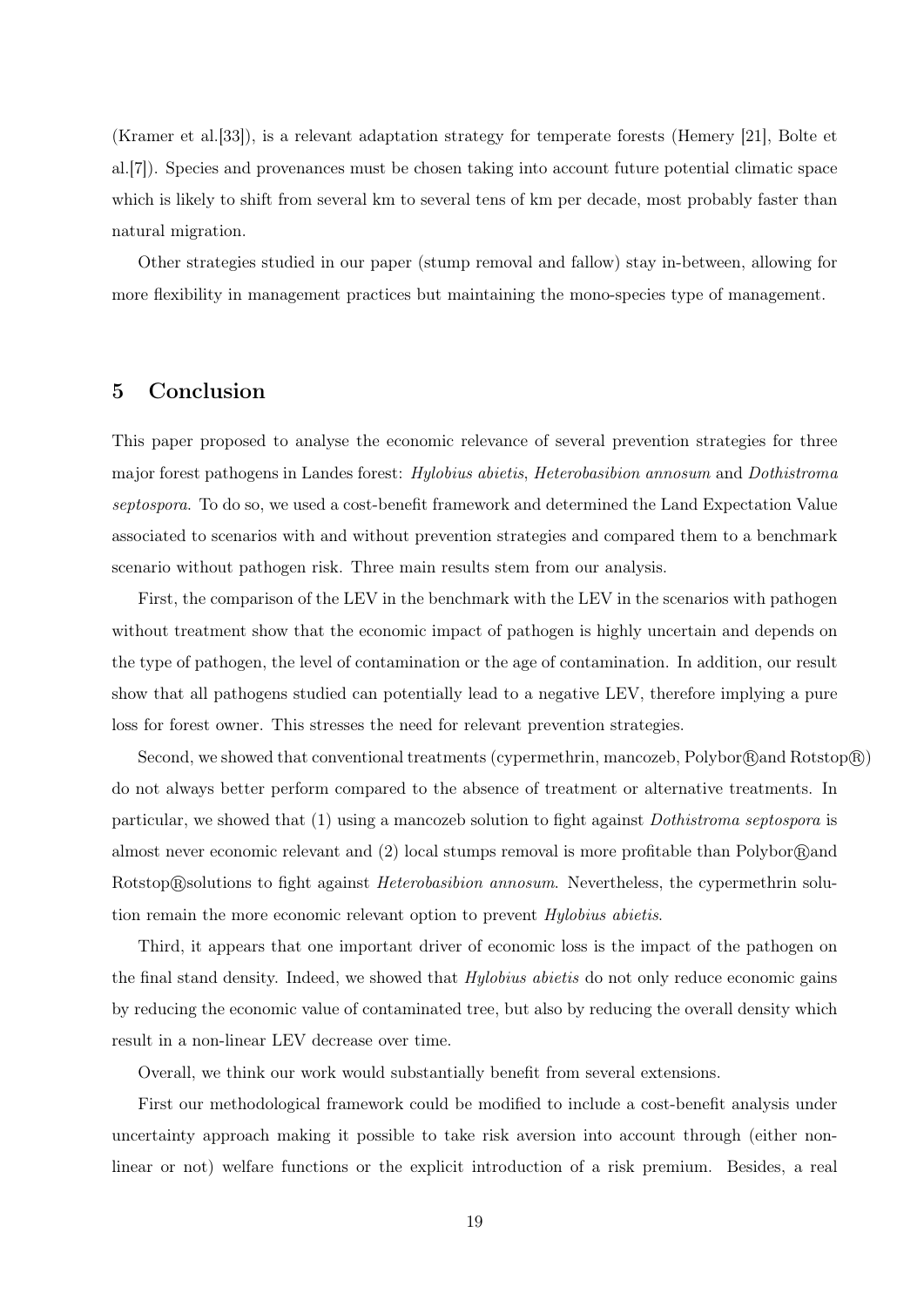option technique could make it possible to represent the possibility of delaying a decision until more information is available, which is of great value regarding adpatation strategies.

Second, as presented in the discussion, we deeply believe there is an increasing need for more resilient-based adapatation strategies within plantation forests. In this view, one could question the impacts of the introduction of mixed-species stands or genetic selected clones. In this case, the cost analysis would require to account for the modification of harvest methods, machines and processes as well as potential need in research and development areas.

Third, forest ecosystem services such as carbon sequestration or its role as a biodiversity sanctuary are also impacted by pathogens invasion. This has to be considered in a comprehensive analysis of the economic impacts of pathogens over forest stands.

# 6 Acknowledgments

We thank Alexandre Gourdy for the work realized during his internship in the Laboratory of Forest Economics. We also thank la Société Forestière de la CDC and Alcina for their contributions. The UMR Economie Forestière is supported by a grant overseen by the French National Research Agency (ANR) as part of the "Investissements d'Avenir" program (ANR-11-LABX-0002-01, Lab of Excellence ARBRE

### References

- [1] G.S. Amacher, A.S Malik, and R.G. Haight. Not getting burner: the importance of fire prevention in forest management. Land Economics, 81:284–302, 2005.
- [2] F.O. Asiegbu, A. Adomas, and J Stenlid. Conifer root and butt rot caused by heterobasidion annosum. Molecular Plant Pathology, 6:395–409, 2005.
- [3] Y. Baskin. Trouble at timberline. Nat Hist, 107:50–55, 1998.
- [4] I. Ehrlichand G. Becker. Market insurance, self-insurance and self-protection. Journal of Political Economy, 6:623–648, 1972.
- [5] B.J. Bentz, J. Régnière, C.J. Fettig, E.M. Hansen, J.L. Hayes, J.A. Hicke, R.G. Kelsey, J.F. Negrón, and S.J.. Seybold. Climate change and bark beetles of the western united states and canada: direct and indirect effects. Bioscience, 60(8):602–613, 2010.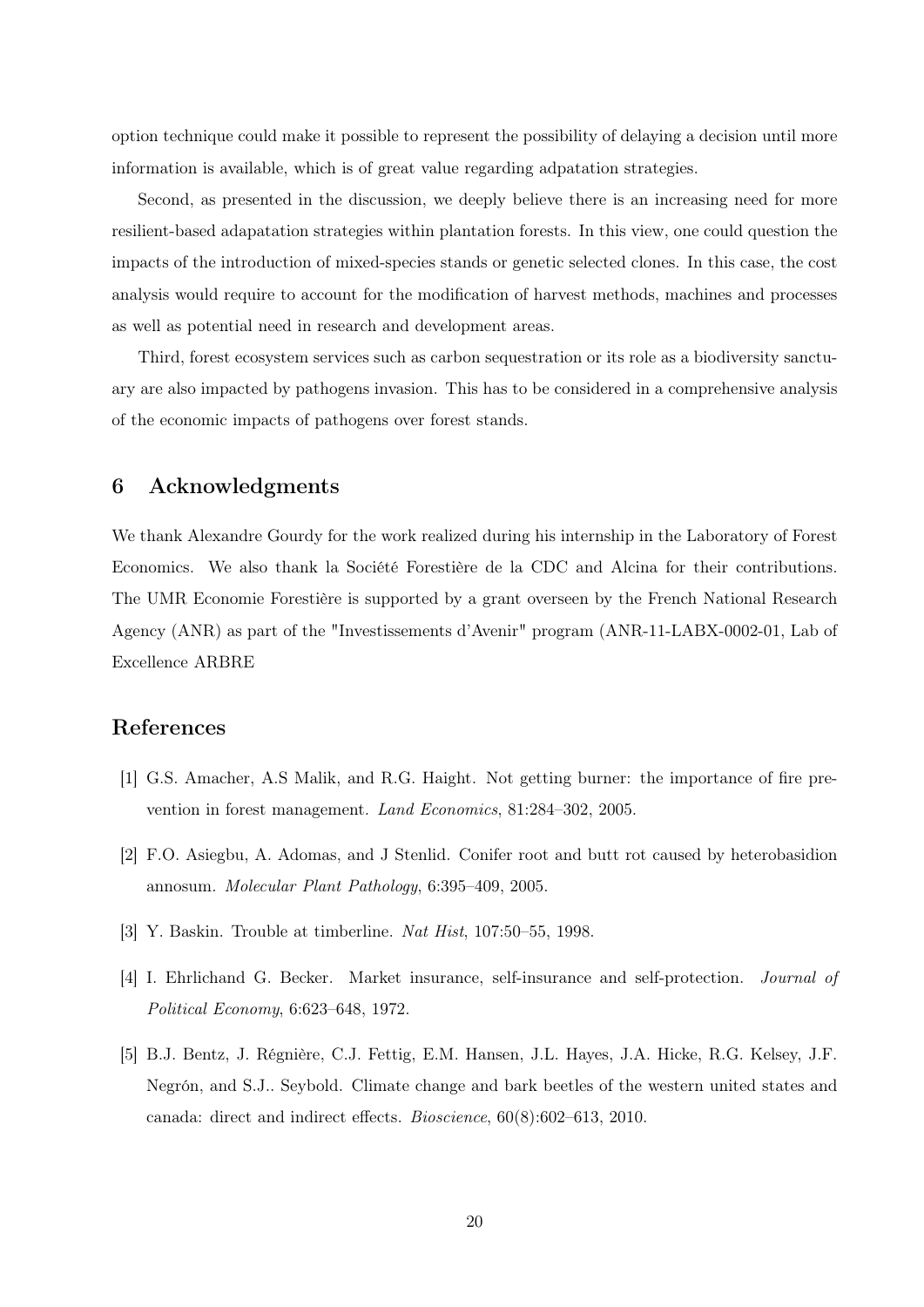- [6] A. Berggren, C. Björkman, H. Bylund, and M. Ayres. The distribution and abundance of animal populations in a climate of uncertainty. Oikos, 118:1121–, 2009.
- [7] A. Bolte, L. Hilbrig, B. Grundmann, F. Kampf, J. Brunet, and A. Roloff. Climate change impacts on stand structure and competitive interactions in a southern swedish spruce-beech forest. European Journal of Forest Research, 129(3):261–276, 2010.
- [8] V. Brukas, B. Jellesmark Thorsen, F. Helles, and P. Tarp. Discount rate and harvest policy: implications for baltic forestry. Forest Policy and Economics, 2:143–156, 2001.
- [9] M. Brunette and C. Couture. Assurance et activités de réduction des risques en foresterie : une approche théorique. Revue d'Etudes en Agriculture et Environnement/Review of Agricultural and Environmental Studies, 86(1):57–78, 2008.
- [10] M. Brunette and C. Couture. Public compensation for windstorm damage reduces incentives for risk management investments. Forest Policy and Economics, 10(7-8):491–499, 2008.
- [11] H. Chevalier, M. Gosselin, S. Costa, Y. Paillet, and M. Bruciamacchie. Évaluation économique de pratiques favorables à la biodiversité saproxylique : intérêts et limites. RDV techniques ONF, 25-26:38–44, 2009.
- [12] M.L. Desprez-Loustau. The alien fungi of europe. In: DAISIE, Handbook of alien species in Europe Springer, Dordrecht, pages 15–28, 2009.
- [13] M.L. Desprez-Loustau, R. Courtecuisse R., C. Robin, C. Husson, P.A. Moreau, D. Blancard, M.A. Selosse, B. Lung-Escarmant, D. Piou, and I. Sache. Species diversity and drivers of spread of alien fungi (sensu lato) in europe with a particular focus on france. Biological Invasions, 12:157–172, 2010.
- [14] M.L. Desprez-Loustau, C. Robin, G. Reynaud, M. Déqué, V. Badeau, D. Piou, C. Husson, and B. Marçais. Simulating the effects of a climate change scenario on geographical range and activity of forest pathogenic fungi. Canadian Journal of Plant Pathology, 29:101–120, 2007.
- [15] R. Drenkhan, T. Kurkela, and M. Hanso. The relationship between the needle age and the growth rate in scots pine (pinus sylvestris): a retrospective analysis by needle trace method (ntm). European Journal of Forest Research, 125:397–405, 2006.
- [16] Commissariat Général du Plan. Révision du taux d'actualisation des investissements publics. Rapport du groupe dŠexperts présidé par Daniel Lebègue, Paris(Commissariat Général du Plan):112p, 2005.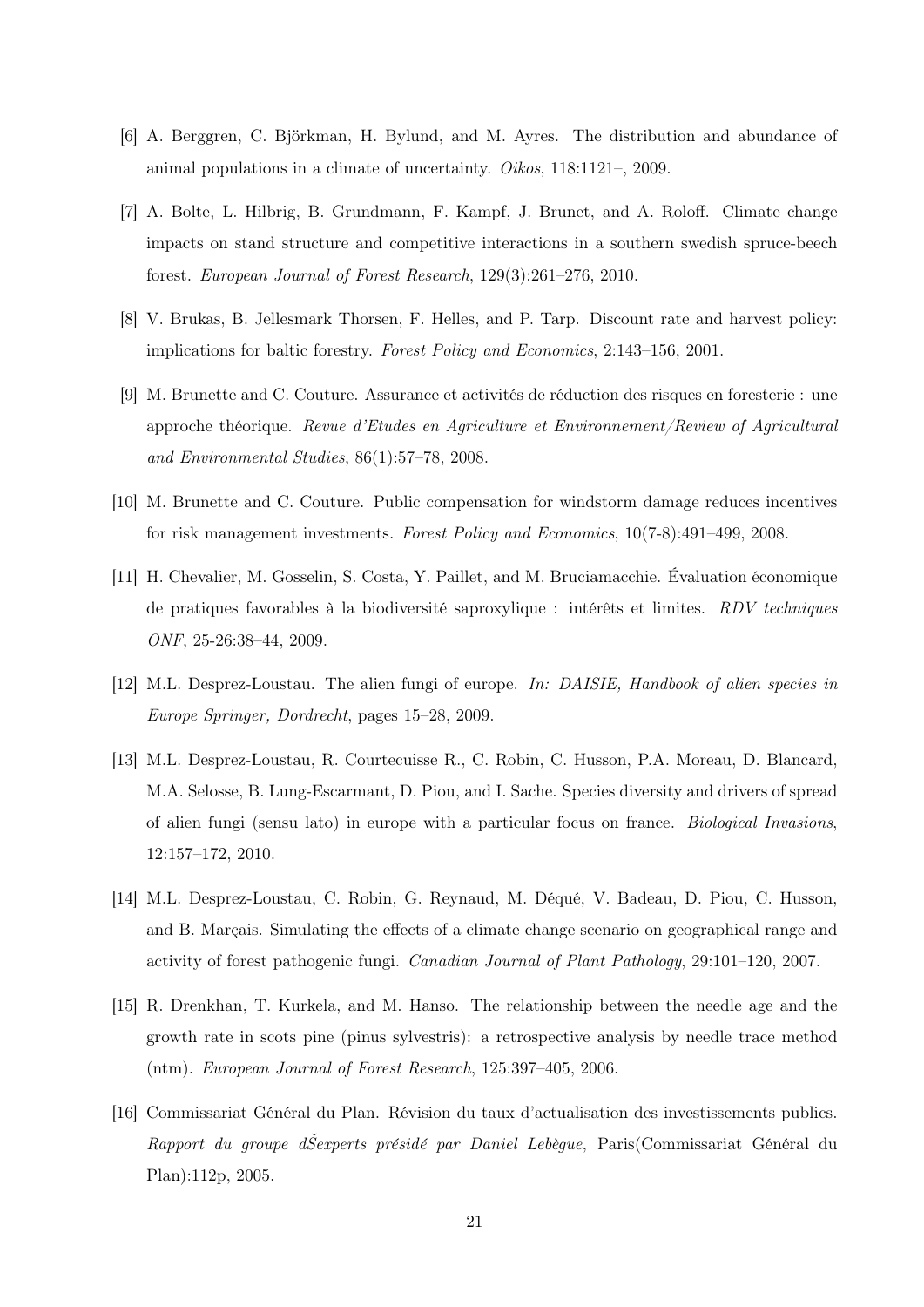- [17] FAO. Climate change impacts on forest health. Technical report, Food and Agriculture Organization, Rome, Italy, 2008.
- [18] N.I. Fedorov and Y.M. Poleshchuk. The possibilities of early diagnosis of infection of norway spruce stands by heterobasidion annosum. Lesnoi Zhurnal, pages 5–6, 1978.
- [19] P. Gonthier, F. Brun, G. Lione, and G. Nicolotti. Modelling the incidence of heterobasidion annosum butt rots and related economic losses in alpine mixed naturally regenerated forests of northern italy. Forest Patholohy, 42:57–68, 2012.
- [20] M. Hanso and R. Drenkhan. Retrospective analysis of lophodermium seditiosum epidemics in estonia. Acta Silvatica & Lignaria Hungarica, Special Issue:  $31-45$ , 2007.
- [21] G.E. Hemery. Forest management and silvicultural responses to projected climate change impacts on european broadleaved trees and forests. International Forestry Review, 10(4):591– 607, 2008.
- [22] E.H. Hogg, J.P. Brandt, and M. Michaelian. Impact of a regional drought on the productivity, dieback and biomass of western canadian aspen forests. Canadian Journal of Forest Research, 38:1373–1384, 2008.
- [23] H. Jactel, E. Brockerhoff, and D. Piou. Disease risk in mixed forests. Revue Forestière Française, 60(2):168–180, 2008.
- [24] H. Jactel, M.L. Desprez-Loustau, B. Marçais, D. Piou, C. Robinet, and A. Roques. Evolution des risques biotiques en forêt. Innovations Agronomiques, 18:87–94, 2012.
- [25] H. Jactel, B.C. Nicoll, M. Branco, J. Gonzalez-Olabarria, W. Grodzki, B. Långström, F. Moreira, S. Netherer, C. Orazio, D. Piou, H. Santos, M.J. Schelhaas, K. Tojic, and F. Vodde. The influences of forest stand management on biotic and abiotic risks of damage. Annals of Forest Science, 66(7):1–18, 2009.
- [26] H. Jactel, F. Vodde, M. Branco, J.M. Carnus, J. Ramon Gonzalez, W. Grodzki, B. Langstrom, F. Moreira, S. Netherer, B. Nicoll, C. Orazio, D. Piou, H. Santos, M.J. Schelhaas, and K. Tojic. Prevalence of biotic and abiotic hazards in european forests. EFORWOOD Project Deliverable D242, page 29p, 2007.
- [27] A.M. Jönsson, G. Appelberg, S. Harding, and L. Bärring. Spatio-temporal impact of climate change on the activity and voltinism of the spruce bark beetle, ips typographus. Global Change Biology, 15(2):486–499, 2009.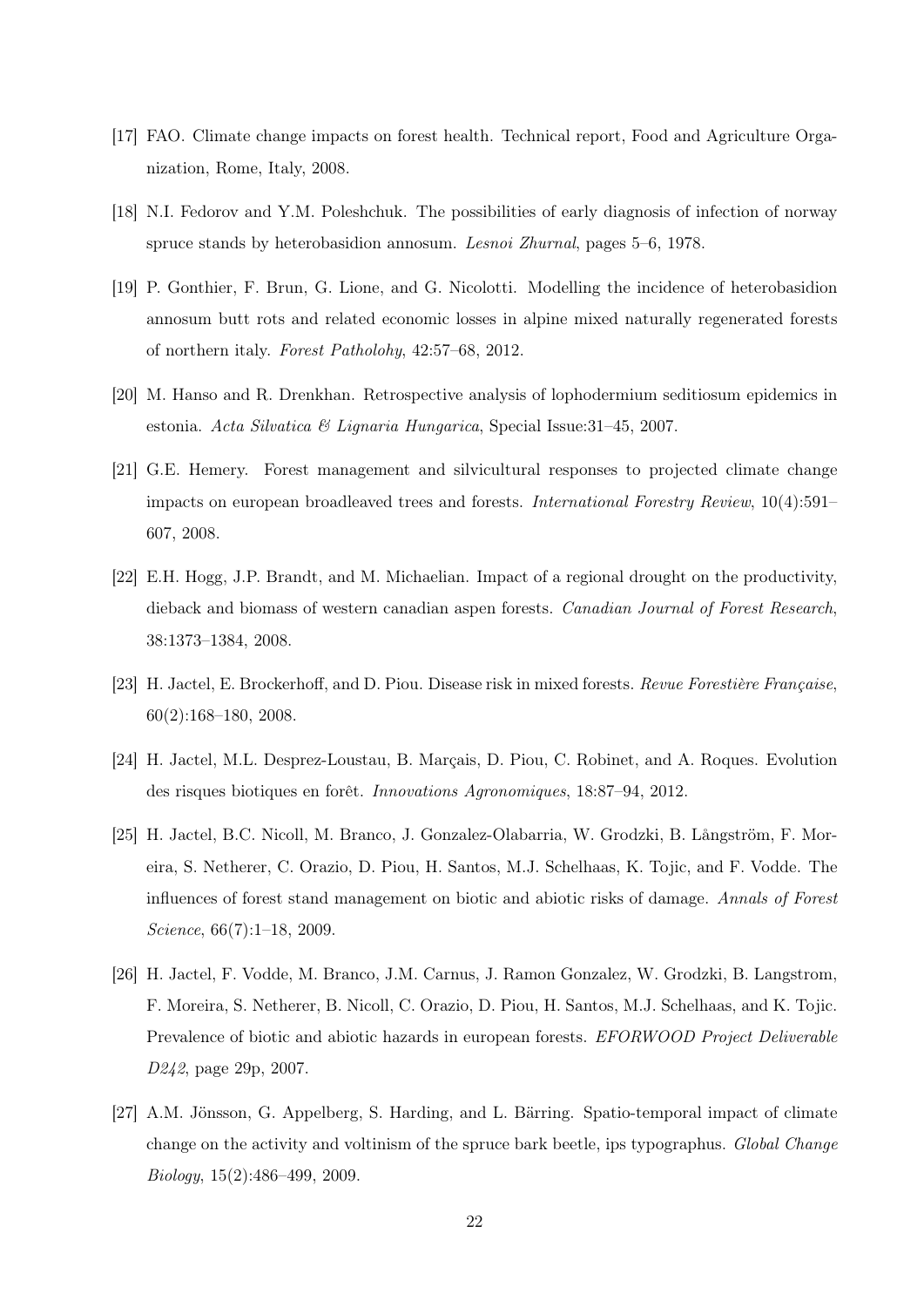- [28] A.M. Jönsson, S. Harding, P. Krokene, H. Lange, A. Lindelöw, B. Økland, H.P. Ravn, and L.M. Schroeder. Modelling the potential impact of global warming on ips typographus voltinism and reproductive diapause. Climatic Change, 109(3-4):695–718, 2011.
- [29] W.D. Klemperer. Forest resource economics and finance. McGraw-Hill series in Forest Resources, McGraw-Hill, New-York, page 551p, 1996.
- [30] N.B. Klopfenstein, J. Juzwik, M.E. Ostry, M.S. Kim, P.J. Zambino, R.C. Venette, B.A. Richardson, J.E. Lundquist, D.J. Lodge, J.A. Glaeser, S.J. frankel, W.J. Otrosina, P. Spaine, and B.W. Geils. Invasive forest pathogens: Summary of issues, critical needs, and future goals for forest service research and development. In: Dix, Mary Ellen; Britton, Kerry, editors. A dynamic invasive species research vision: Opportunities and priorities 2009-29, Gen. Tech. Rep. WO-79/83. Washington, DC: U.S. Department of Agriculture, Forest Service, Research and Development:23–33, 2010.
- [31] F. Knight. Risk, uncertainty and profit. Boston: Houghton Mifflin, 1921.
- [32] Sari Kovats, Riccardo Valentini Laurens M. Bouwer, Elena Georgopoulou, Daniela Jacob, Eric Martin, Mark Rounsevell, and Jean-Francois Soussana. Terrestrial and inland water systems. chapiter 23: Europe. In Climate Change 2014: Impacts, Adaptation and Vulnerability. Contribution of Working Group II to the Fifth Assessment Report of the IPCC, Cambridge University Press, Cambridge, 2014.
- [33] K. Kramer, B. Degen, J. Buschbom, T. Hickler, W. Thuiller, M.T. Sykes, and W. de Winter. Modelling exploration of the future of european beech (fagus sylvatica l.) under climate changerange, abundance, genetic diversity and adaptive response. Forest Ecology and Management, 259(11):2213–2222, 2010.
- [34] W.A. Leuschner, J.A. Young, and F.W. Ravlin. Potential benefits of slowing the gypsy mothSs spread. S J Appl For, 20:65–73, 1996.
- [35] A.M. Liebhold, P. Berck, and N.A. Williams. Estimating and valuing western pine beetle dendroctonus breïcomis impacts. For Sci, 32:325–338, 1986.
- [36] B. Lung-Escarmant and T. Aumonier. Les facteurs de risque d'installation du fomès (heterobasidion annosum) dans le massif landais à l'occasion des éclaircies. Les cahiers du DSF (La Santé des forêts [France] en 2005-2006), 2008.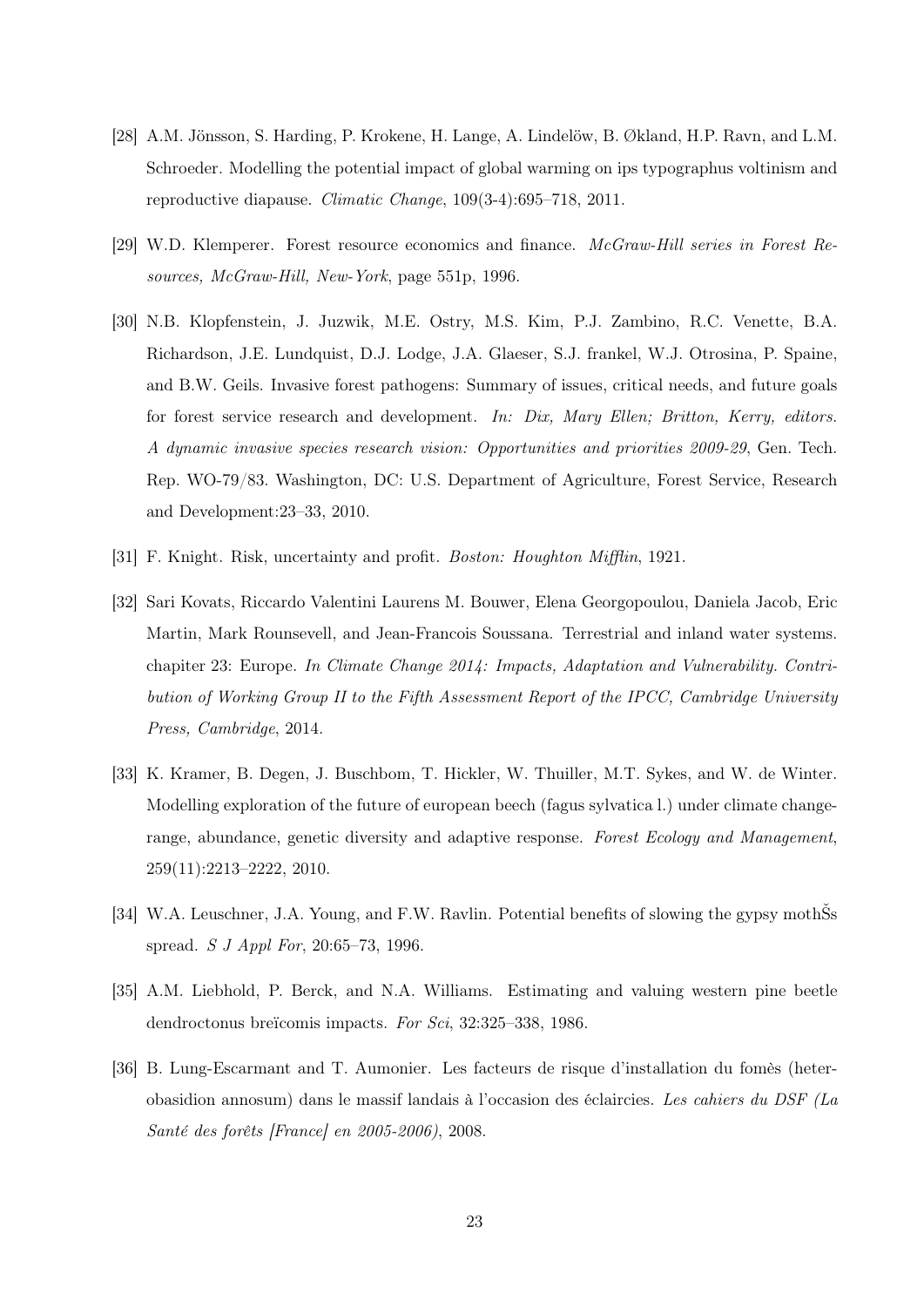- [37] B. Marcais and M. Desprez-Loustau. Le réchauffement climatique a-t-il un impact sur les maladies forestières? Rendez-Vous Techniques, 3:47–52, 2007.
- [38] M. Michaelian, E.H. Hogg, R.J. Hall, and E. Arsenault. Massive mortality of aspen following severe drought along the southern edge of the canadian boreal forest. Global Change Biology, 17(6):2084–2094, 2011.
- [39] Ian Noble, Saleemul Huq, Yury Anokhin, JoAnn Carmin, Dieudonne Goudou, Felino Lansigan, Balgis Osman-Elasha, and Alicia Villamizar. Adaptation needs and options. In Climate Change 2014: Impacts, Adaptation and Vulnerability. Contribution of Working Group II to the Fifth Assessment Report of the IPCC, Cambridge University Press, Cambridge, 2014.
- [40] I.M. Parker and G.S. Gilbert. The evolutionary ecology of novel plant-pathogen interactions. Annual Review of Ecology Evolution and Systematics, 35:675–700, 2004.
- [41] J.E. Pratt. Fomes annosus butt-rot of sitka spruce i. observations on the development of butt-rot in individual trees and in stands. Forestry, 52(1):11–29, 1979.
- [42] T.S. Price, H.C. Dogget, J.M. Pye, and B. Smith. A history of southern pine beetle outbreaks in the southestern united states. Georgia Forestry Commission: Macon, Georgia, 72, 1997.
- [43] J.M. Pye, J.E. Wagner, T.P. Holmes, and F.W. Cubbage. Positive returns from investment in fusiform rust research. Research Paper SRS-4. Southern Research Station. Asheville, NC, 55, 1997.
- [44] K.F. Raffa, B.H. Aukema, B.J. Bentz, A.L. Carroll, J.A. Hicke, M.G. Turner, and W.H. Romme. Crossscale drivers of natural disturbances prone to anthropogenic amplification: the dynamics of bark beetle eruptions. Bioscience, 58(6):501–517, 2008.
- [45] A. Roques, W. Rabitsch, J.Y. Rasplus, C. Lopez-Vamonde, W. Nentwig, and M. Kenis. Alien terrestrial invertebrates of europe. Handbook of Alien Species in Europe (ed. DAISIE), Springer, Berlin, pages 67–79, 2009.
- [46] R.S. Rosenberger and E.L. Smith. Nonmarket economic impacts of forest insect pests: a literature review. General Technical Report PSW-GTR-164. Pacific Southwest Research Station. USDA Forest Service, Berkeley, CA, 38, 1997.
- [47] G. Rouault, J.N. Candau, F. Lieutier, L.M. Nageleisen, J.C. Martin, and N. Warzee. Effects of drought and heat on forest insect populations in relation to the 2003 drought in western europe. Annals of Forest Science, 63:613–624, 2006.